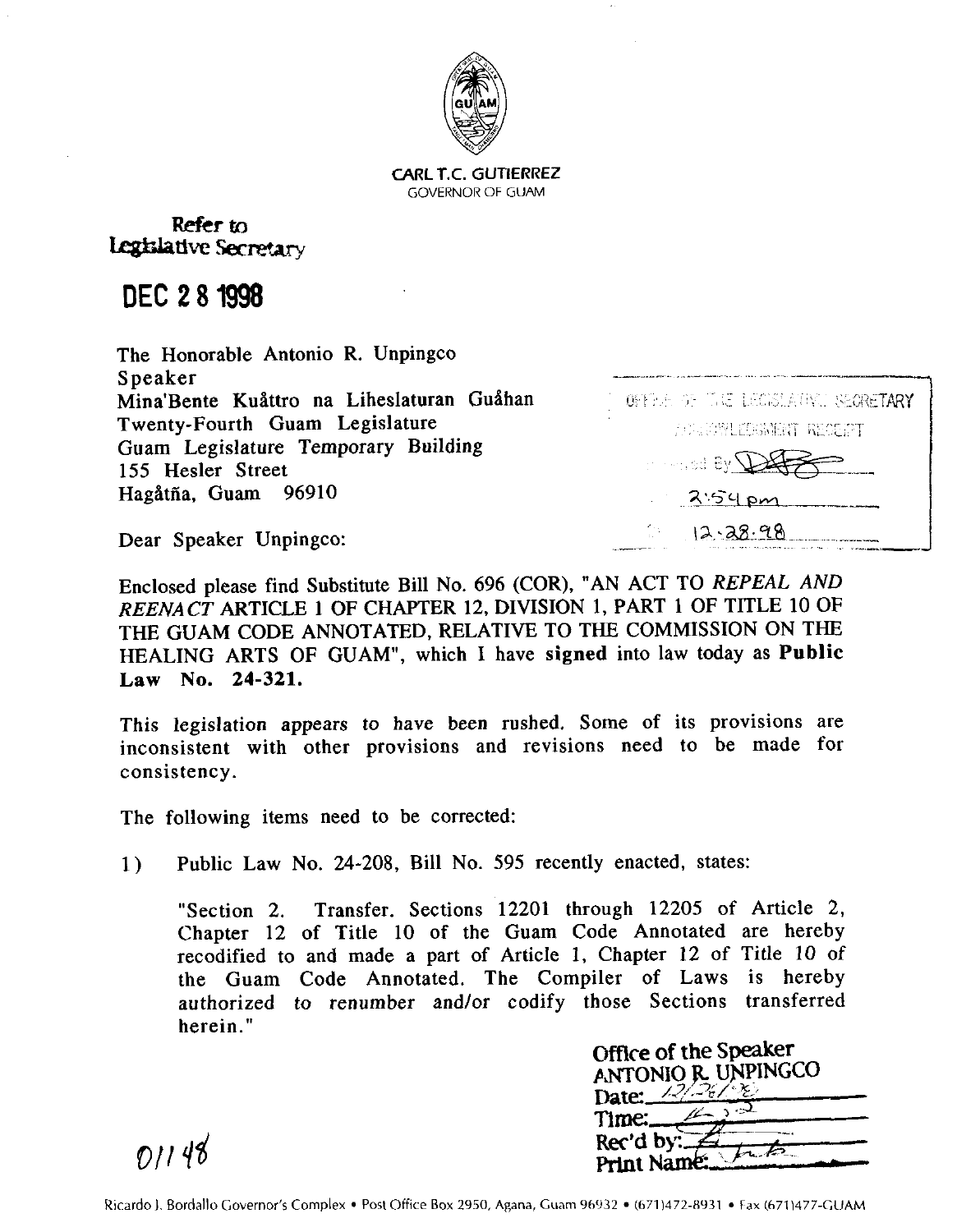These "transferred" sections do not appear in Public Law No. 24-208, yet it seems that they still exist as enacted in law prior to Public Law NO. 24-208.

5512201, 12202, and 12204 are amended in Substitute Bill No. 695, and can be seen there as  $\S$ \$12102, 12103, and 12104, respectively.

It is not clear what happens to  $\S 12203$  (Same: Licenses), 12205 (Board of Examiners), 12206 (Examinations), and 12207 (Examination Facilities) of Article 2 of Title 10, Guam Code Annotated, as they appear prior to the enactment of Public Law No. 24-208. Are they retained and to be recodified by the Compilor of Laws?

- 2) For some unknown reason, i Liheslatura repeated \$\$12101 of Title 10, Guam Code Annotated, consisting of approximately 13 pages, with no change other than the addition of the professions of respiratory therapy, nutritionist/clinical dietician, and cosmetology to the chapter as healing arts. However, in the repetition of these pages, some small changes which may or may not be intended were made:
	- a) Page 3, line 23 of the bill inserts the word, "prevention" into the definition of healing art. This did not appear in the original legislation.
	- b) Page 10, line 18 of the bill reverses the order of the words in the phrase "the members of which" to read instead, "of which the members".
	- C) Numberous words are italicized, with no apparent reason. Italicizing is usually reserved for foreign words. Some of the words italicized are: "and", "other", "all", "or" and other such words.

This legislation presents some improvements to the law on the healing arts. It recognizes that there are a number of healing arts professions which are well developed and have their own boards, administer tests and apply other professional standards, and that it is inappropriate for these boards to have their procedures approved or adopted by the Commission on the Healing Arts. For this reason, the name of the Commission is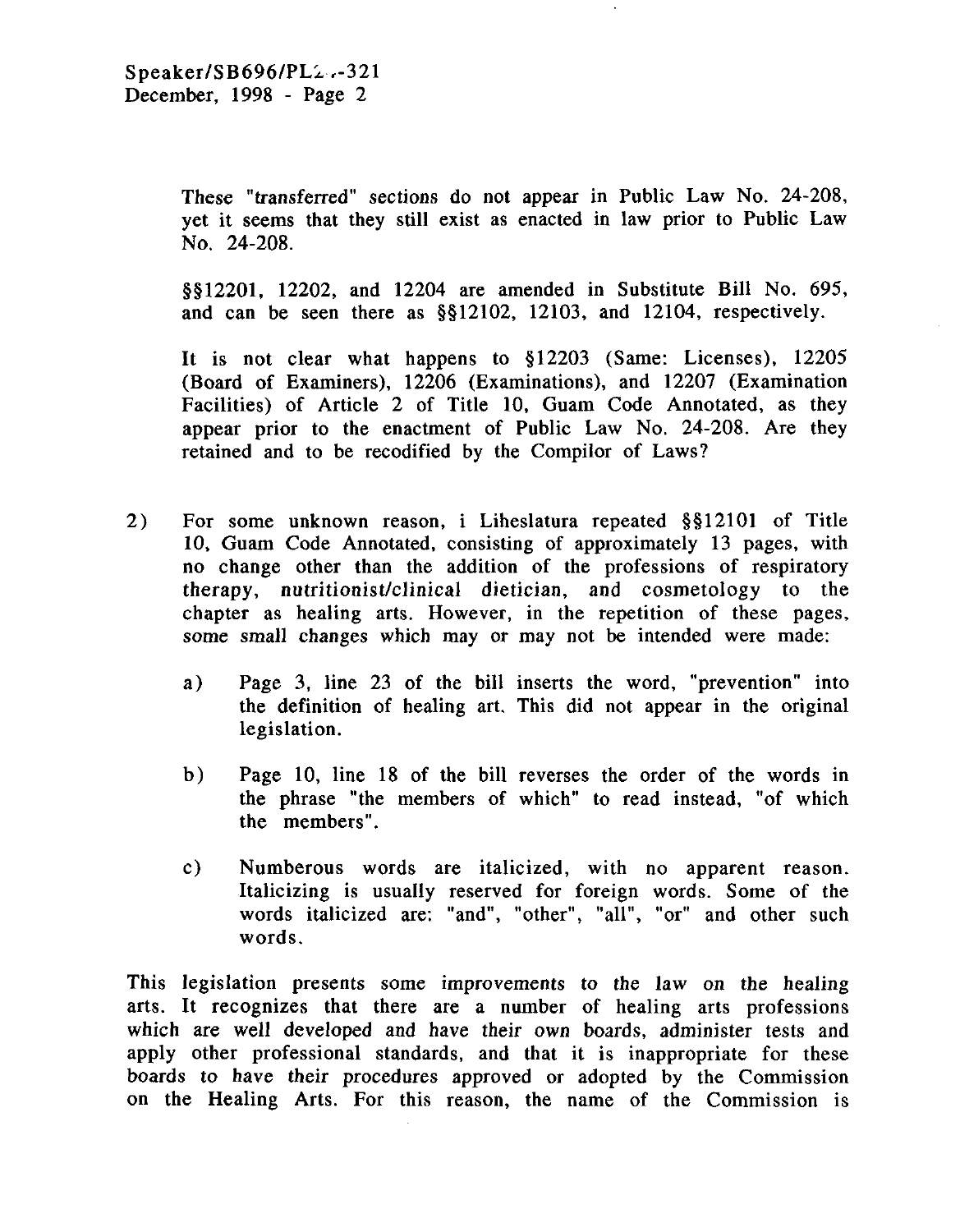Speaker/SB696/PL2.-321 December, 1998 - Page 3

changed from "Commission on Licensure to Practice the Healing Arts of Guam" to "Commission on the Healing Arts of Guam". This is appropriate.

The legislation also adds 3 members to the Commission on the Healing Arts, and these are professions which have their own boards and apply their own professional standards. These professions are Pharmacy, Optometry, and Cosmetology.

Very truly yours,

 $\mathcal{C}$ 

Carl T. C. Gutierrez I Maga'lahen Guåhan Governor of Guam

Attachment: copy attached for signed bill original attached for vetoed bill

cc: The Honorable Joanne M. S. Brown Legislative Secretary

 $011-8$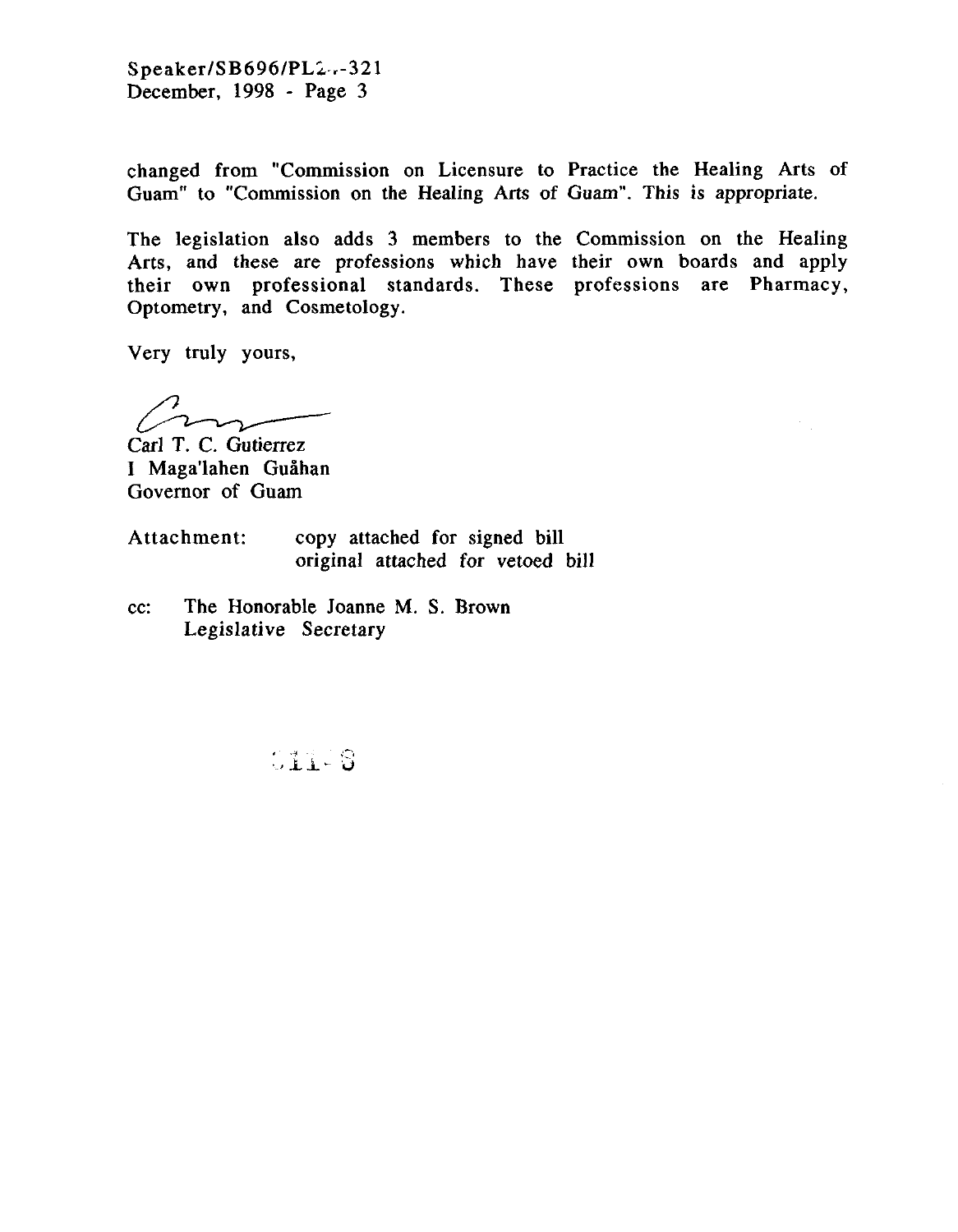# MINA'BENTE KUATTRO NA LIHESLATURAN GUAHAN 1998 (SECOND) Regular Session

### CERTIFICATION OF PASSAGE OF AN ACT TO I *MAGA'LAHEN GUAHAN*

This is to certify that Substitute Bill No. 696 (COR), "AN ACT TO *REPEAL AND REENACT* ARTICLE 1 OF CHAPTER 12, DIVISION 1, PART 1 OF TITLE 10 OF THE GUAM CODE ANNOTATED, RELATIVE TO THE COMMISSION ON THE HEALING ARTS OF GUAM," was on the 11<sup>th</sup> day of December, 1998, duly and regularly passed.

**ANTØNIO R. UNPINGCO**<br> **Speaker** 

Attested:

**senator and Legislative Secretary** 

This Act was received by *iMagariahm Guahon* this */6* day of ,1998, **Senator and Legislative Secretar**<br>This Act was received by *I Maga'lahen Gu*<br>at  $\frac{1! \cdot 10^{10} \text{ C}}{4! \cdot 4! \cdot 4! \cdot 4!}$  o'clock  $\frac{A}{1}$ . M.

 $k.$  3 mains

Assistant Staff Officer *Maga'lahi's* Office

APPROVED:

CARL T. C. GUTIERREZ I *Maga'lahen Guahan* 

Date: <u> / 2 ~2 %·ラ</u>。

Public Law No.  $\mathscr{Z}_{\mathscr{C}}$  -32/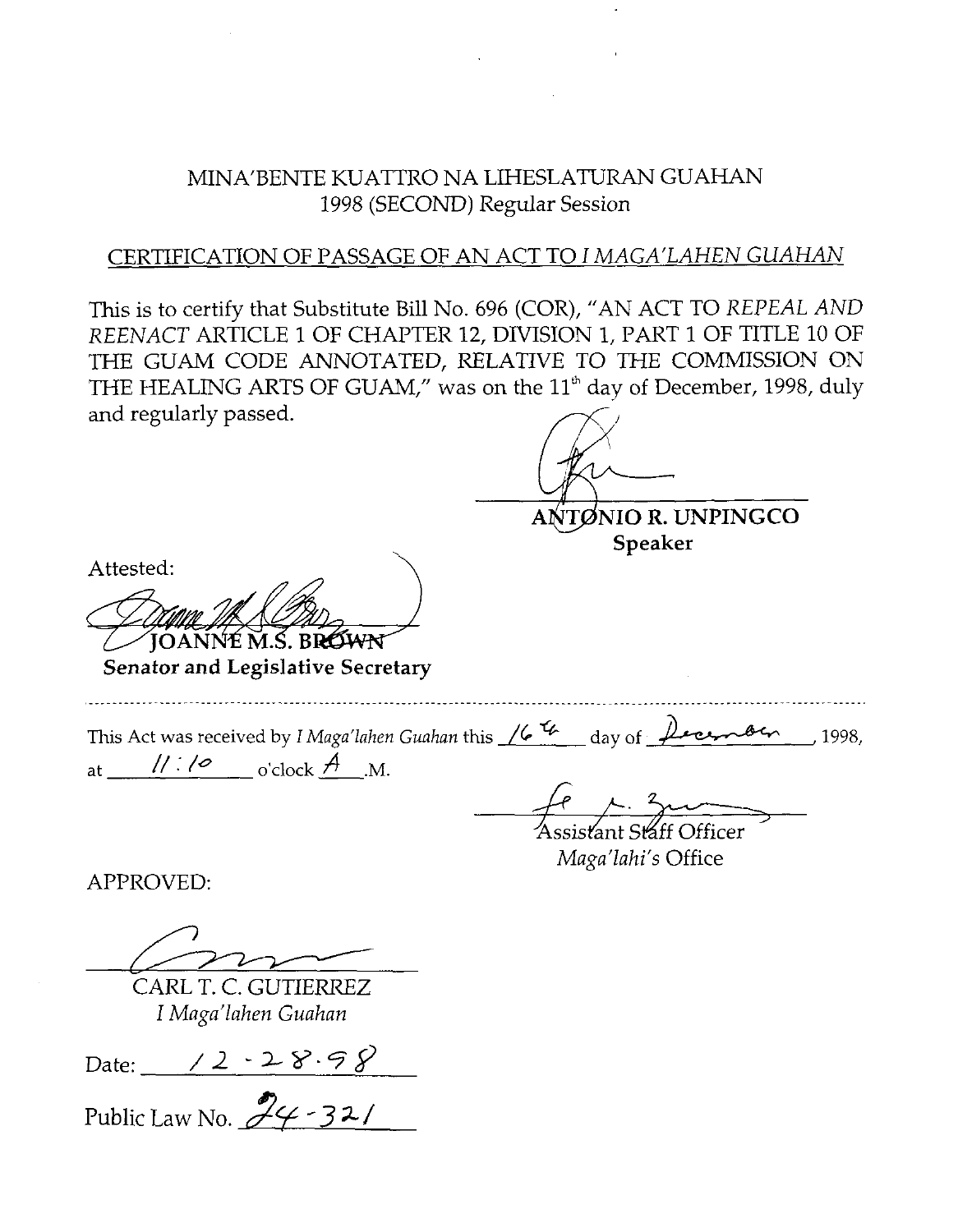# **MINA'BENTE KUATTRO NA LIHESLATURAN GUAHAN 1998 (SECOND) Regular Session**

 $\mathcal{L}^{\mathcal{L}}(\mathcal{L}^{\mathcal{L}}(\mathcal{L}^{\mathcal{L}}(\mathcal{L}^{\mathcal{L}}(\mathcal{L}^{\mathcal{L}}(\mathcal{L}^{\mathcal{L}}(\mathcal{L}^{\mathcal{L}}(\mathcal{L}^{\mathcal{L}})))$ 

#### **Bill No. 696 (COR)**

**As** substituted by the Author and as further substituted on the Floor and amended.

Introduced by: E. J. Cruz

J. C. Salas Felix P. Camacho W. B.S.M. Flores F. B. Aguon, Jr. Francisco P. Camacho T. C. Ada A. C. Blaz J. M.S. Brown M. C. Charfauros Mark Forbes L. F. Kasperbauer A. C. Lamorena, V C. A. Leon Guerrero L. A. Leon Guerrero V. C. Pangelinan A. L.G. Santos F. E. Santos A. R. Unpingco J. T. Won Pat

**AN ACT TO** *REPEAL AND REENACT* **ARTICLE** *1* **OF CHAPTER 12, DIVISION 1, PART 1 OF TITLE 10 OF THE GUAM CODE ANNOTATED, RELATIVE TO THE COMMISSION ON THE HEALING ARTS OF GUAM.**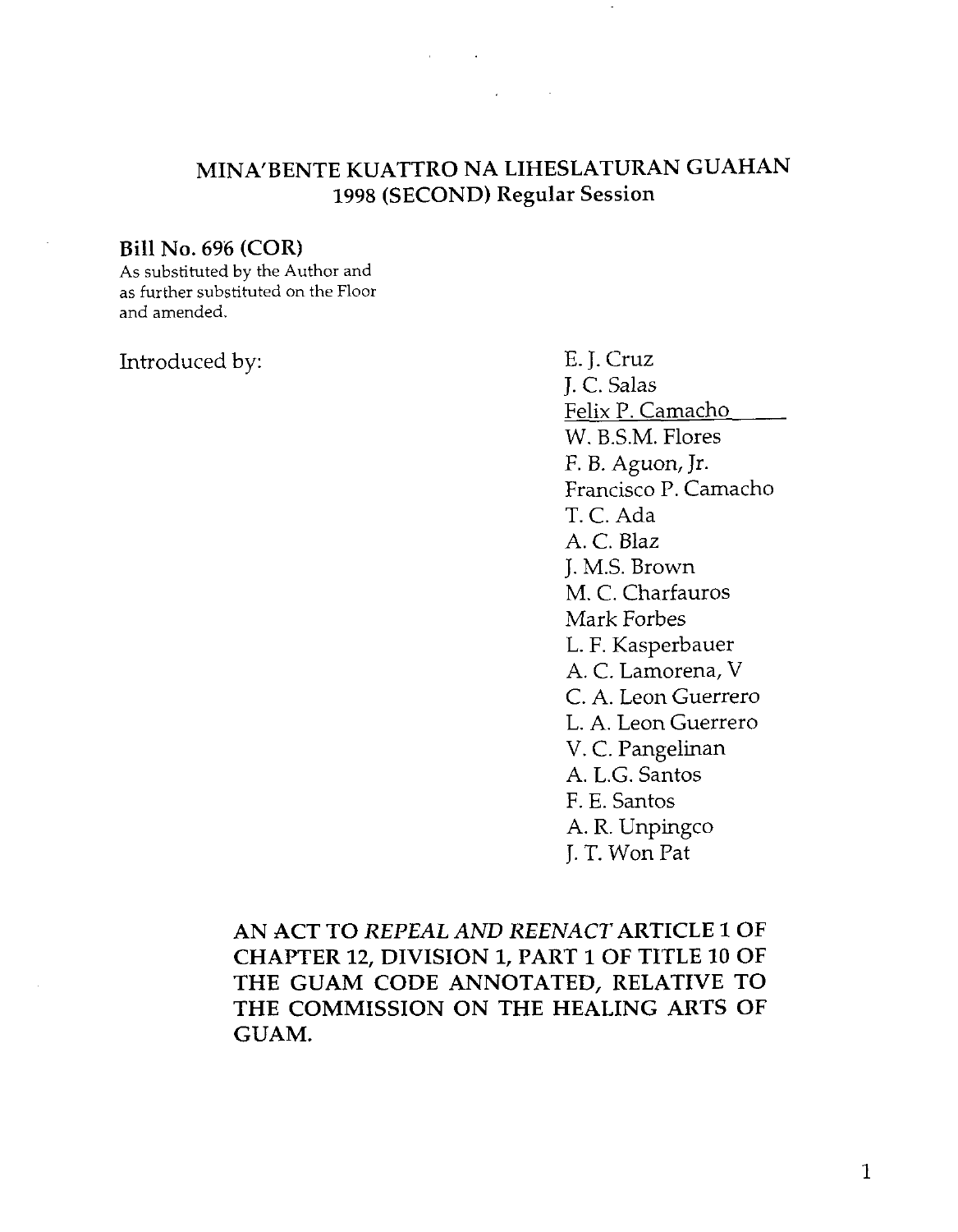BE IT ENACTED BY THE PEOPLE OF GUAM:  $\mathbf{1}$ Section **1.** Article 1 of Chapter 12, Division 1, Part 1 of Title 10 of the  $\overline{2}$ Guam Code Annotated is hereby *repealed and reenacted* to read as follows: 3 "ARTICLE **1.**   $\overline{4}$ COMMISSION ON THE HEALING ARTS OF GUAM. 5 Section **12101.** Definitions. 6 (a) Disease.  $\overline{7}$ 8 (b) The Healing Art. (c) To Practice. 9 10 (d) Commission. (e) Practice of Optometry. 11 (f) Practice of Nursing. 12 **(g)** Chiropractic. 13 (h) Practice of Dentistry. 14 (i) The Practice of Medicine. 15 16 **(j)** Practice of Podiatry. **(k)** Practice of Clinical Psychology. 17 18 (1) Practice of Osteopathy. 19 (m) Practice of Pharmacy. 20 (n) Physical Therapy. 21 (0) Practice of Veterinary Medicine. 22 (p) Acupuncture. 23 (q) Speech-Language Pathology and 24 Audiology. 25 (r) Physician Assistants. 26 (s) Individual, Family and Marriage

 $\Delta\phi$  and  $\Delta\phi$  are the second contributions of  $\Omega$ 

 $\label{eq:2.1} \mathcal{L}(\mathcal{L}^{\text{max}}_{\mathcal{L}}(\mathcal{L}^{\text{max}}_{\mathcal{L}})) \leq \mathcal{L}(\mathcal{L}^{\text{max}}_{\mathcal{L}}(\mathcal{L}^{\text{max}}_{\mathcal{L}}))$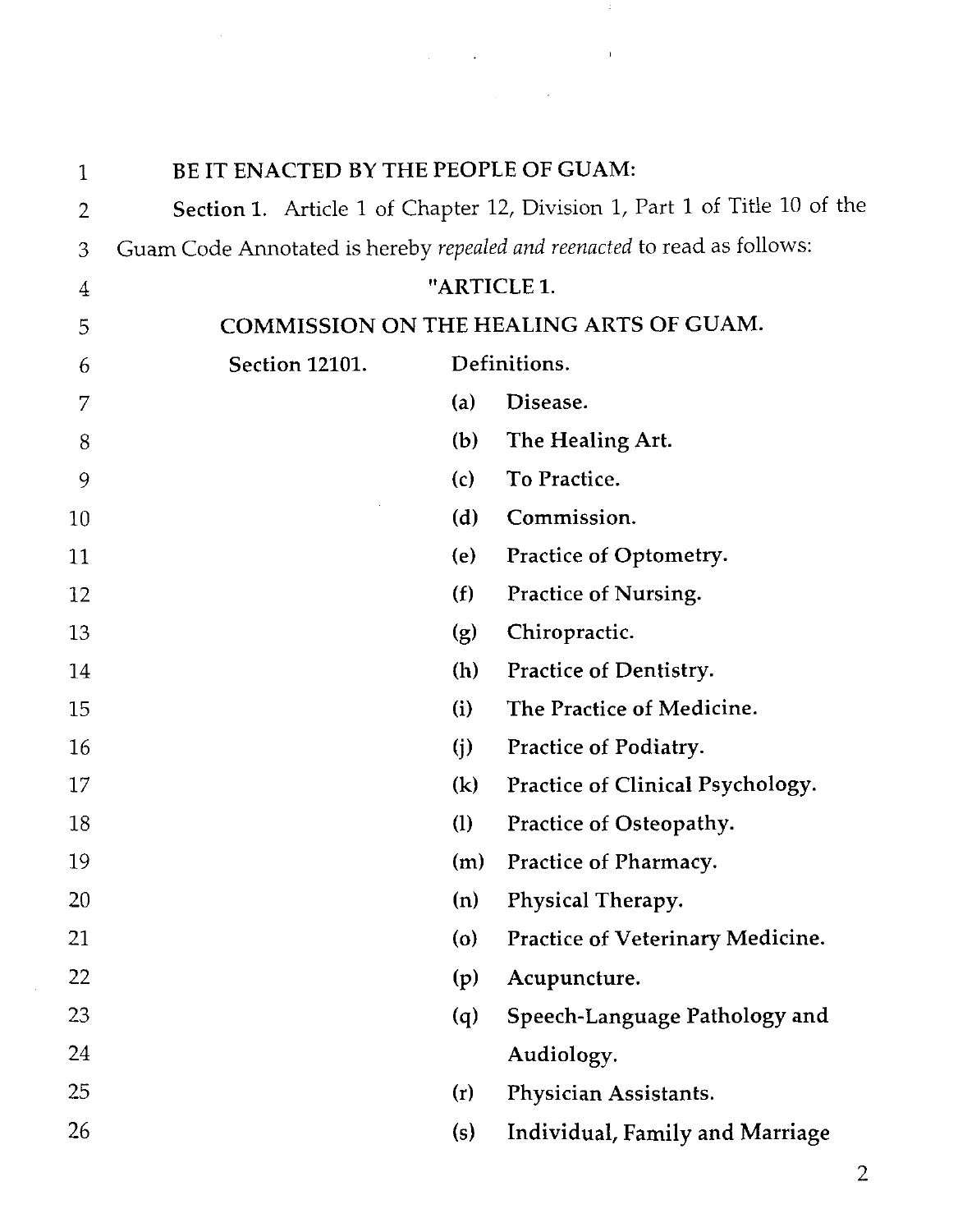Therapist. 1 (t) The Practice of Occupational  $\overline{2}$ Therapy. 3 (u) The Practice of Respiratory Therapy.  $\overline{4}$ (v) The Practice of Clinical Dietary. 5 (w) The Practice of Cosmetology. 6 **(XI** Other Healing Arts Profession as  $\overline{7}$ Allowed by Guam Laws. 8 Section **12102.** Prohibition. 9 Section **12103.** Commission.  $10$ Section **12104.** Personnel. 11 Section **12105.** Board of Examiners. 12 Section **12106.** Codification. 13 Section **12107.** Severability. 14 Section **12108.** Effective Date. 15  $16$ Section **12101.** Definitions. For the purpose of this Chapter 17 the following words and phrases shall have the meanings assigned to 18 19 them, respectively, except where the context otherwise requires: 20 (a) *'Disease'* means any blemish, defect, deformity, infirmity, disorder or injury of the human body or mind, or of  $21$ 22 pregnancy and the effects of any of them. (b) *'The Healing Art'* means the art of prevention, detecting 23

24 or attempting to detect the presence of any disease; of determining 25 or attempting to determine the nature and state of any disease, if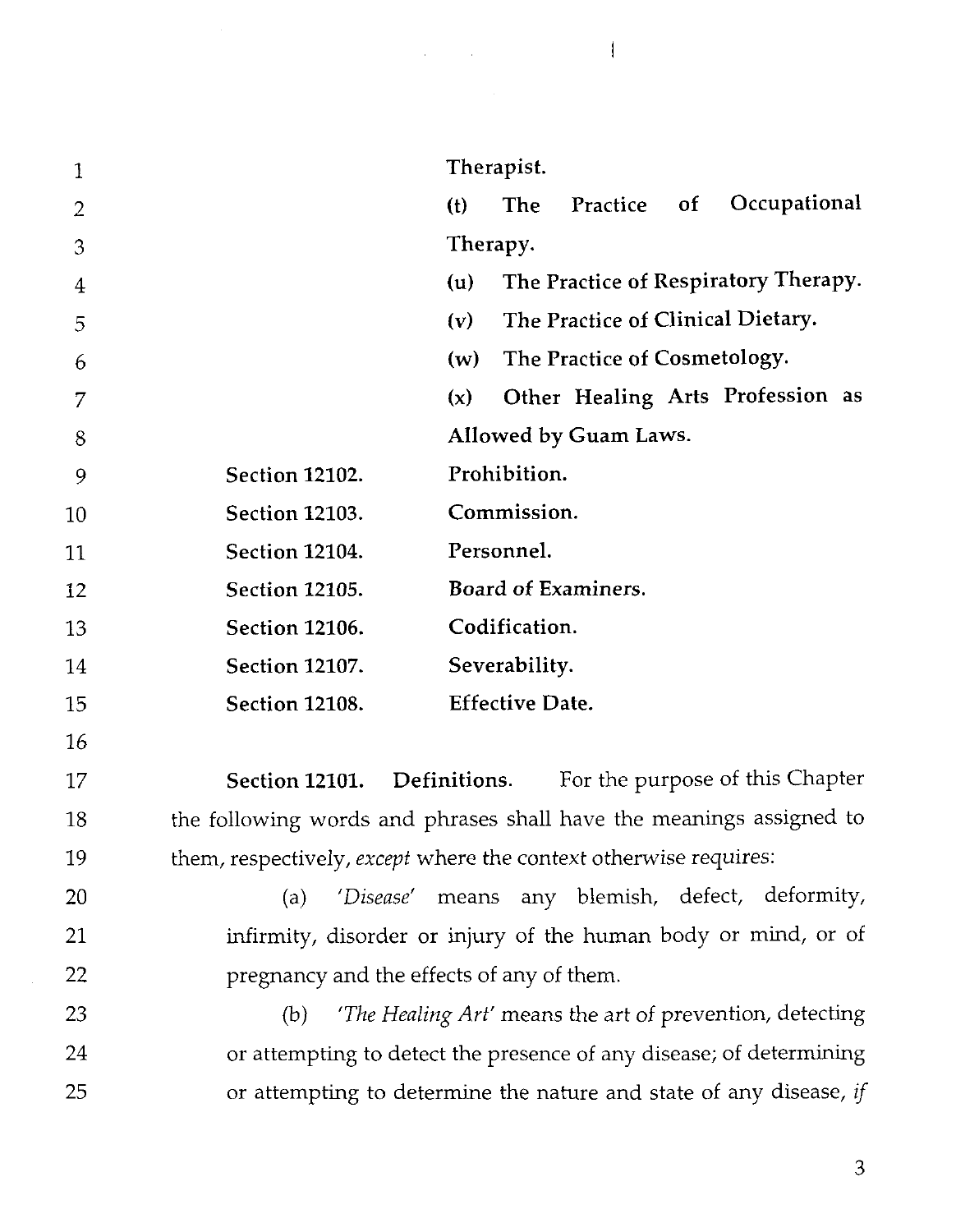*present;* or preventing, relieving, correcting or curing of or  $\mathbf{1}$ attempting to prevent, relieve, correct or cure any disease; of  $\overline{2}$ safeguarding or attempting to safeguard the life of any woman or 3 infant through pregnancy and parturition; and of doing or  $\overline{4}$ attempting to do any of the acts enumerated in this Subsection. 5 The healing arts include, but are not limited to, optometry, 6 7 nursing, chiropractic, dentistry, medicine and surgery, physician assistants, podiatry, psychology, osteopathic, pharmacy, physical 8 9 therapy, acupuncture, speech language pathology, audiology, respiratory therapy, nutritionist/clinical dietician, cosmetology 10 11 and veterinary medicine.

 $\mathcal{L}$ 

 $\overline{1}$ 

12 (c) *'To Practice'* means to do or attempt to do, or to hold 13 oneself out or to allow oneself to be held out as ready to do, any 14 act enumerated in Subsection (b) of this Section as constituting a 15 part of the healing art for a fee, gift, reward or in anticipation of 16 any fee, gift or reward whether tangible or intangible.

17 (d) *'Commission'* means the Commission of Healing Arts created by this Chapter. 18

19 (e) *'Practice of Optometry'* means engaging in that primary 20 healthcare profession, of which the members examine, diagnose, 21 manage, and treat certain conditions and diseases of the human 22 eye, visual systems and associated structures. It includes, but is 23 *not* limited to, the use of any means or methods for the purpose of 24 determining the refractive condition of the human eye or any 25 muscular or visual anomalies thereof, and employing, adapting or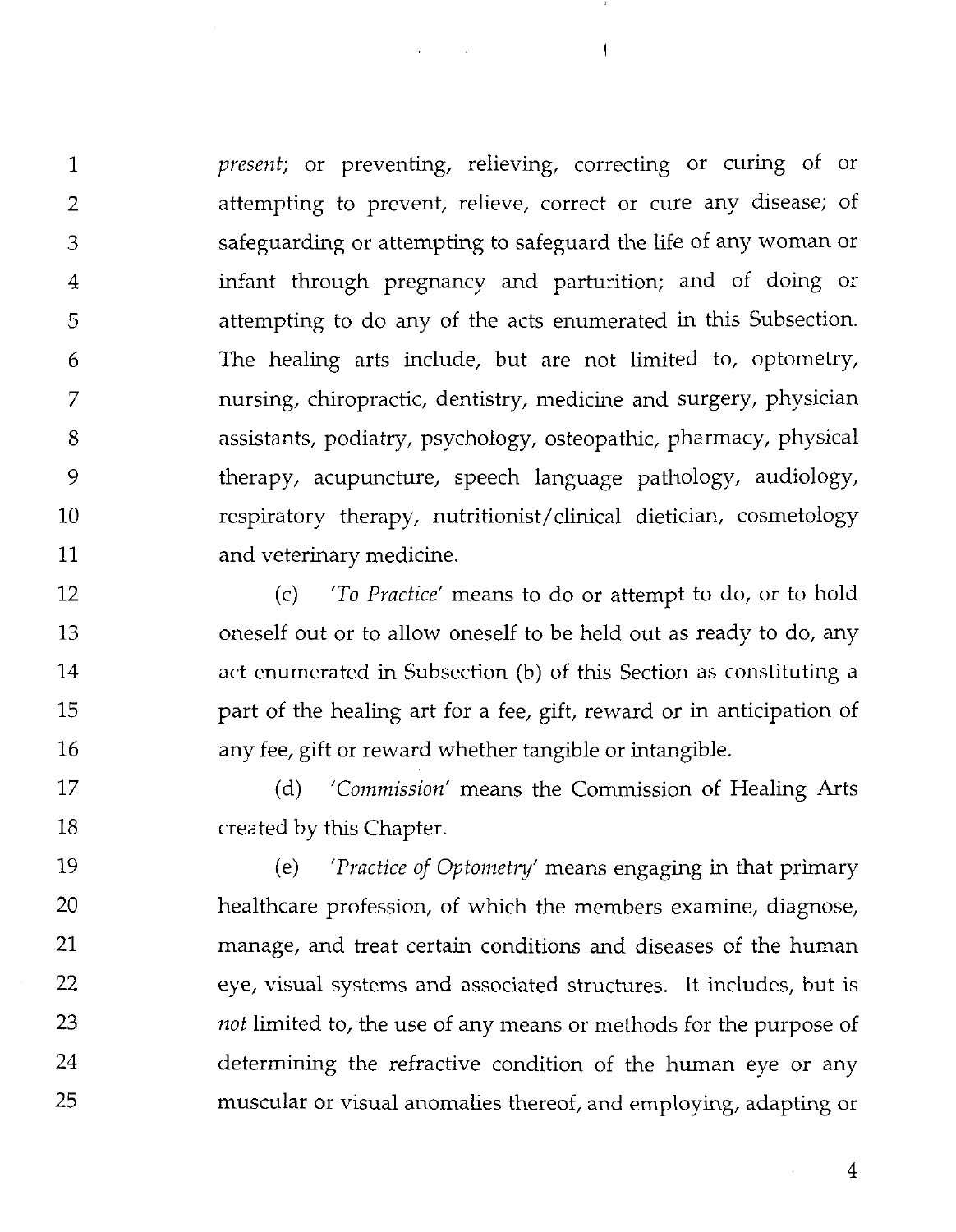prescribing of lenses, prisms, contact lenses or other ophthalmic appliances. Optometrists certified pursuant to §I2508 of this Title are authorized to make use of diagnostic or selected therapeutic pharmaceutical agents, based on the following conditions and limitations.

 $\mathbf{1}$ 

 $\overline{2}$ 

3

4

5

6

7

8

9

10

11

 $12$ 

13

(1) Independent use of the following therapeutic pharmaceutical agents as topical preparations: non-steroidal anti-allergics, antibacterials and cycloplegics.

(2) Under a co-management arrangement with an ophthalmologist, the following additional agents may be utilized: oral anti-allergics, oral antibacterials, topical or oral anti-glaucoma agents, topical anti-inflammatories, topical anti-virals and oral analgesics.

(3) Co-management is an agreement by which an 14 optometrist and an ophthalmologist share responsibility for 15 16 patient care.

(4) Optometrists are prohibited from performing 17 surgery. 'Surgery,' as used in reference to the human eye 18 19 and its appendages, means any procedure in which human 20 tissue is cut or burned. Surgical procedures include the use of sharp-edged instruments or lasers to cut or burn tissue for 21 22 therapeutic or photorefractive purposes, but do *not* include 23 the removal of superficial foreign bodies. A superficial 24 foreign body is defined as one that has *not* penetrated deeper 25 than the epithelium.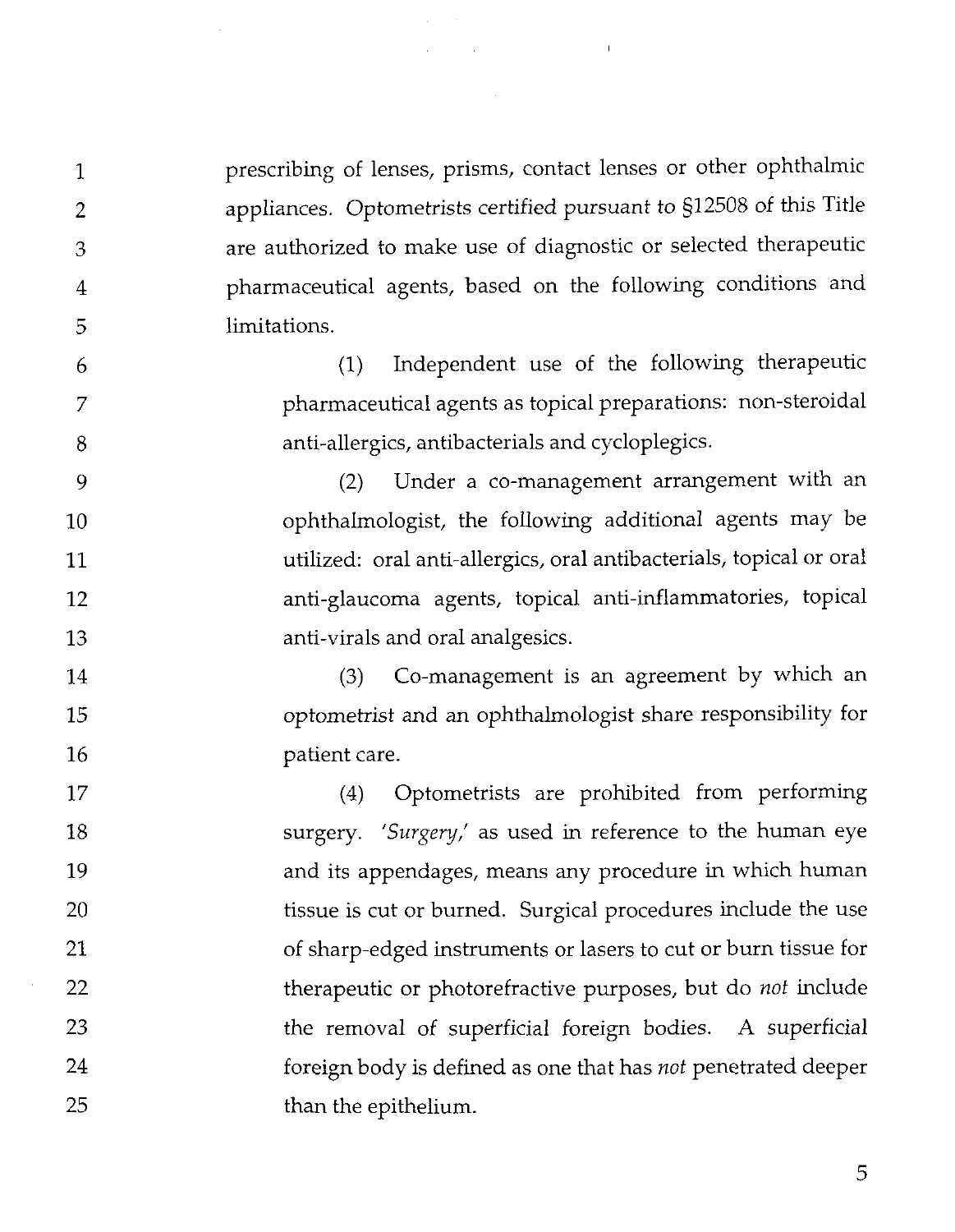(5) Optometrists utilizing pharmaceutical agents shall be held to the same standard of care as would a physician using the same agents.

 $\mathfrak{t}$ 

 $\label{eq:2.1} \mathcal{L}(\mathcal{L}^{\text{c}}_{\text{c}}(\mathcal{L}^{\text{c}}_{\text{c}})) = \mathcal{L}(\mathcal{L}^{\text{c}}_{\text{c}}(\mathcal{L}^{\text{c}}_{\text{c}})) = \mathcal{L}(\mathcal{L}^{\text{c}}_{\text{c}}(\mathcal{L}^{\text{c}}_{\text{c}})) = \mathcal{L}(\mathcal{L}^{\text{c}}_{\text{c}}(\mathcal{L}^{\text{c}}_{\text{c}}))$ 

 $\mathcal{L}(\mathcal{L}^{\mathcal{L}})$  and  $\mathcal{L}(\mathcal{L}^{\mathcal{L}})$  and  $\mathcal{L}(\mathcal{L}^{\mathcal{L}})$ 

 $\overline{4}$ 

 $\mathbf{1}$ 

2

3

5

6

7

8

9

10

11

12

17

18

19

20

21

22

### (f) *'Practice of Nursing'* means:

(1) The *'Practice of Professional Nursing'* means the performance for compensation of any act in helping people cope with difficulties in daily living which are associated with their actual or potential health problems or illness problems, or the treatment thereof, which require a substantial amount of scientific knowledge in the biological, physical and social sciences and technical skills, and includes *all* of the following:

(i) direct and indirect patient care services 13 14 that insure the safety, comfort, personal hygiene and 15 protection of patients, and the performance of disease 16 prevention and restorative measures;

(ii) direct and indirect patient care services including, but not limited to, the administration of medications and therapeutic agents necessary to implement a treatment, disease prevention or rehabilitative regime prescribed by a licensed physician or dentist;

23 (iii) the performance, according to 24 standardized procedures, of basic health care, testing 25 and preventative procedures, including, but not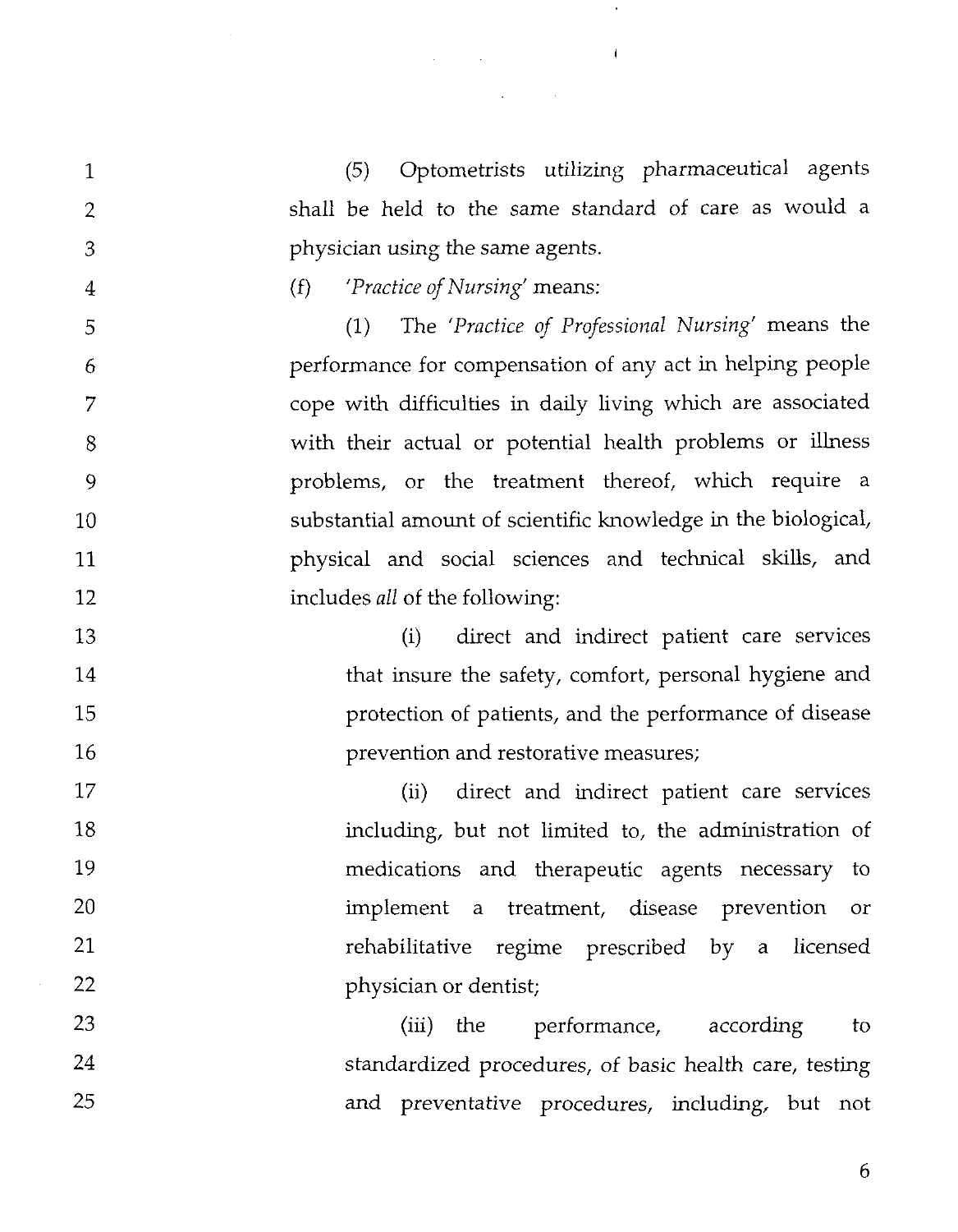$\mathbf{1}$ limited to, skin tests, immunization techniques and the  $\overline{2}$ withdrawal of human blood from veins and arteries; *or*  3 (iv) observation of signs and symptoms of  $\overline{4}$ illness, reactions to treatment, general behavior or 5 general physical conditions; *and:*  (aa) determination of whether such signs, 6 7 symptoms, reactions, behavior or general 8 appearance exhibit abnormal characteristics; *and*  9 (bb) implementation, based on observed abnormalities, appropriate reporting, referral, 10 11 standardized procedures, changes in treatment 12 regime in accordance with standardized 13 procedures or the initiation of emergency 14 procedures. Standardized procedures as used in this Section means policies and protocols 15 16 developed through collaboration among 17 administrators, physicians, nurses and other 18 health professionals of an organized health care 19 system. 20 *(2) 'Practice of Practical Nursing'* means the 21 performance for compensation of technical services 22 requiring basic knowledge of the biological, physical, 23 behavioral, psychological and sociological sciences of

24

25

 $\Delta \phi = 0.01$  and  $\Delta \phi$ 

nursing procedures. These standardized procedures leading

to predictable outcomes in the observation and care of the ill,

 $\overline{7}$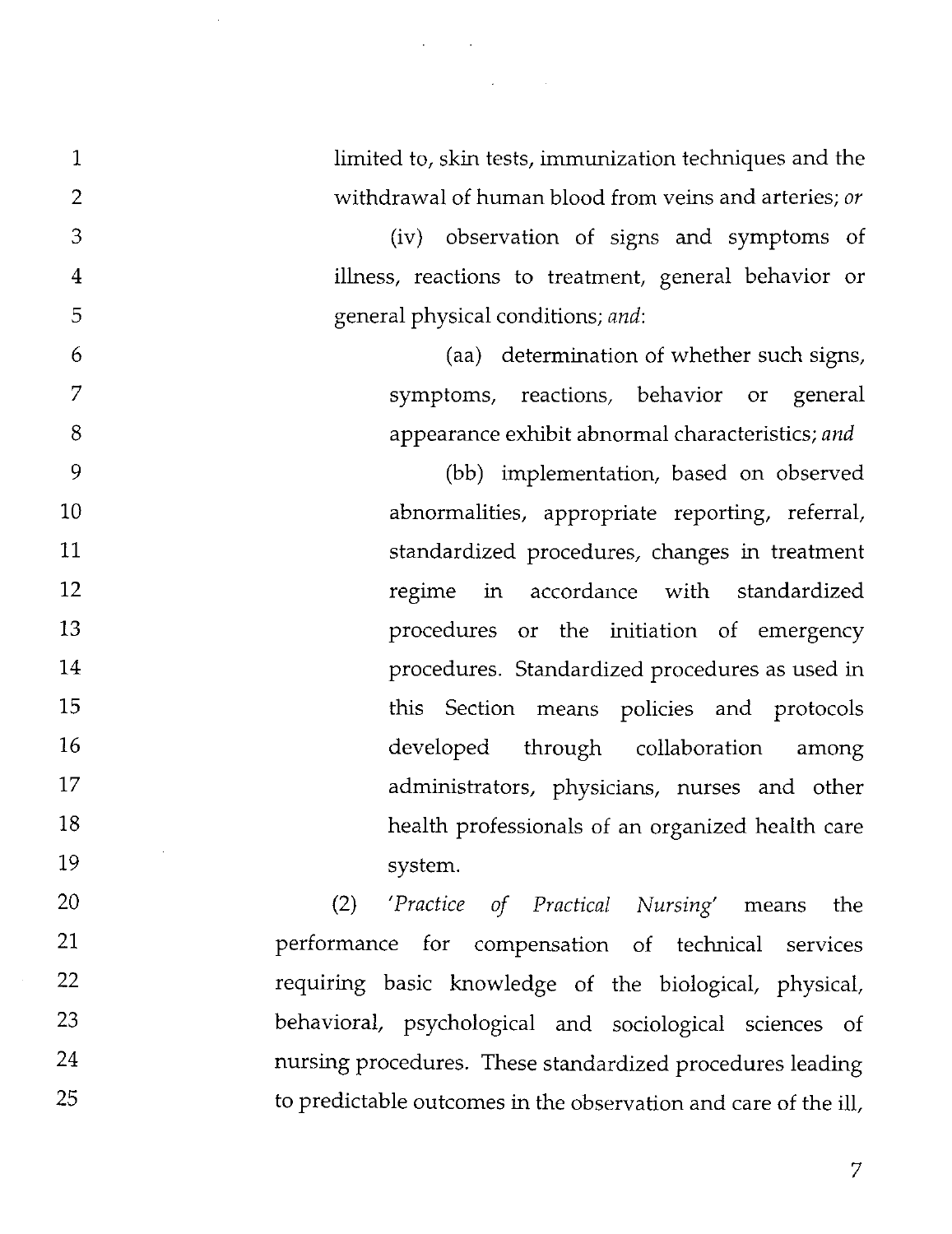injured and infirm, and in the administration of medication and treatments prescribed by any authorized person.

 $\mathbf{I}$ 

(g) *'Chiropractic'* means the science, art and philosophy of 3 things natural, the science of locating and removing interference 4 with the transmissions or expression of nerve forces in the human 5 body, by the correction of misalignments or subluxation of the 6 articulations and adjacent structures, *more especially* those of the 7 vertebral column and pelvis, for the purpose of restoring and 8 maintaining health. It shall include the use of *all* natural agencies 9 to assist in the healing art, such as food, water, heat, cold, 10 electricity and mechanical appliances. The use of X-ray 11 procedures shall be limited to skeletal X-rays, and shall exclude 12 the therapeutic use of X-radiation, the use of contrast studies that 13 14 introduce dyes, isotopes or similar contrast media through the 15 skin, orally, via catheterization or retrograde into any body cavity. 16 It shall exclude operative surgery, prescription or use of drugs or 17 medicine, and laboratory procedures involved in the penetration of human tissues. 18

 $\mathcal{A}^{\mathcal{A}}$  and  $\mathcal{A}^{\mathcal{A}}$ 

19

 $\mathbf{1}$ 

 $\overline{2}$ 

# (h) *'Practice of Dentistry'* means:

20 (1) the diagnosis, treatment, correction, change, 21 relief, prevention, prescription of remedy or surgical 22 operation for any disease, pain, deformity, deficiency, injury, 23 lesion or other physical condition of human teeth, gums, 24 jaws, oral cavity or adjacent tissues by an individual or his 25 agent or employee, including the prescription or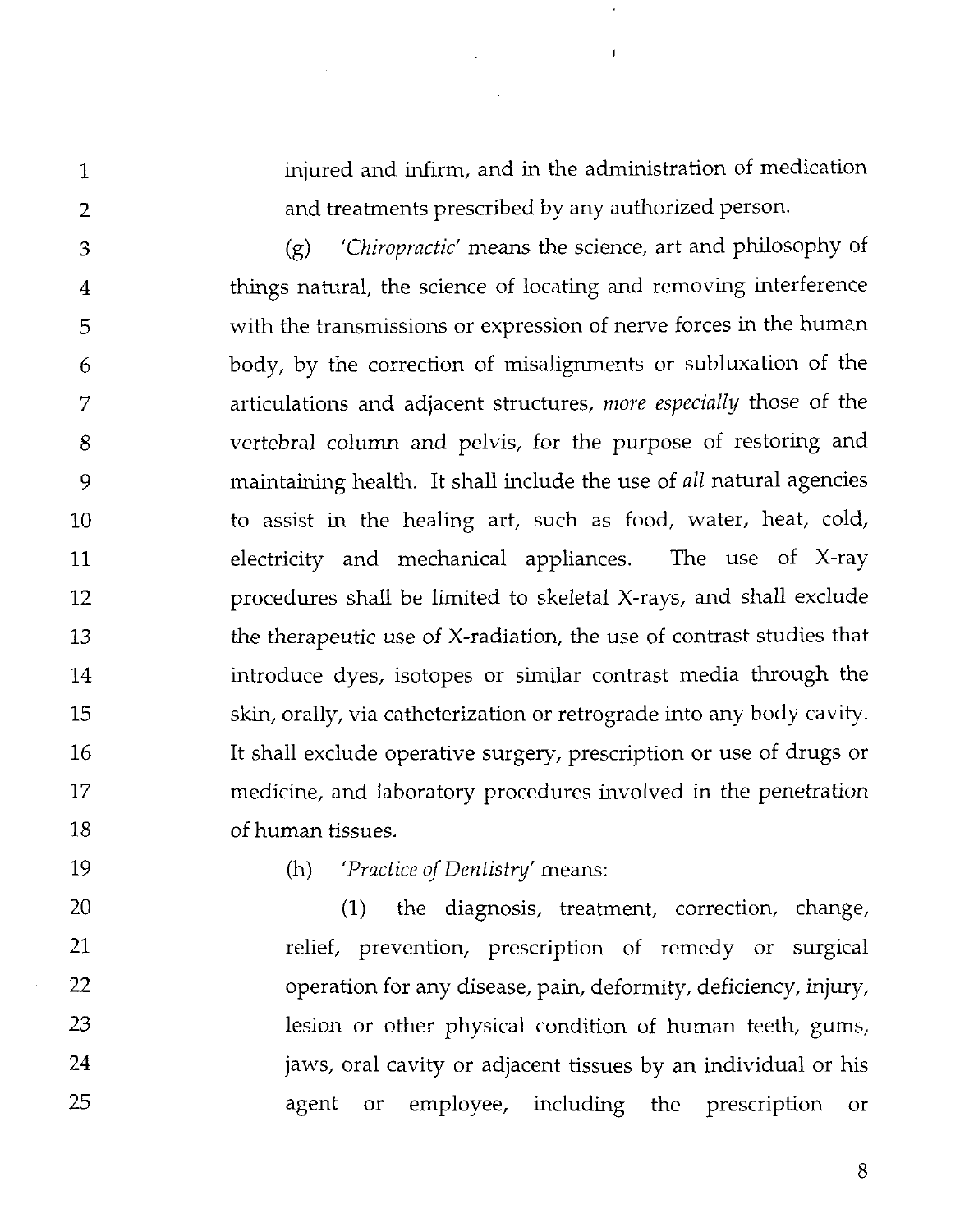administration of any drug, medicine, biological, prosthetic  $\mathbf{1}$ apparatus, brace, device, anesthetic or other therapeutic or  $\overline{2}$ diagnostic substance or technique; 3 (2) the representation, directIy or indirectly, publicly  $\overline{4}$ or privately, of an ability or willingness to do any act 5 mentioned in Paragraph (1) of this Subsection; or 6 *(3)* with specific reference to the teeth, gums, jaws, 7 oral cavity or adjacent tissues in living persons, for an 8 individual, his agent or employee to do, propose, agree or 9 attempt to do or make an examination, or give an estimate of 10  $11$ cost with intent to:  $12$ (i) perform surgery, an extraction or any other 13 operation, or to administer an anesthetic in connection 14 therewith; 15 (ii) diagnose or treat any condition, disease, pain, deformity, deficiency, injury, lesion or other 16 17 physical condition; 18 (iii) correct a malposition; 19 (iv) treat a fracture; 20 (v) remove calcareous deposits; 21 (vi) replace missing anatomy with an artificial 22 substitute; 23 (vii) construct, make, furnish, supply, 24 reproduce, alter or repair an artificial substitute, or 25 restorative or corrective appliance, or take orders for

 $\overline{1}$ 

 $\label{eq:2.1} \frac{1}{\sqrt{2}}\int_{\mathbb{R}^{2}}\left|\frac{d\mu}{d\mu}\right|^{2}d\mu\left(\frac{d\mu}{d\mu}\right)=\frac{1}{2}\int_{\mathbb{R}^{2}}\left|\frac{d\mu}{d\mu}\right|^{2}d\mu\left(\frac{d\mu}{d\mu}\right)=\frac{1}{2}\int_{\mathbb{R}^{2}}\left|\frac{d\mu}{d\mu}\right|^{2}d\mu\left(\frac{d\mu}{d\mu}\right)=\frac{1}{2}\int_{\mathbb{R}^{2}}\left|\frac{d\mu}{d\mu}\right|^{2}d\mu\left(\frac{d$ 

 $\mathcal{L}^{\text{max}}_{\text{max}}$  and  $\mathcal{L}^{\text{max}}_{\text{max}}$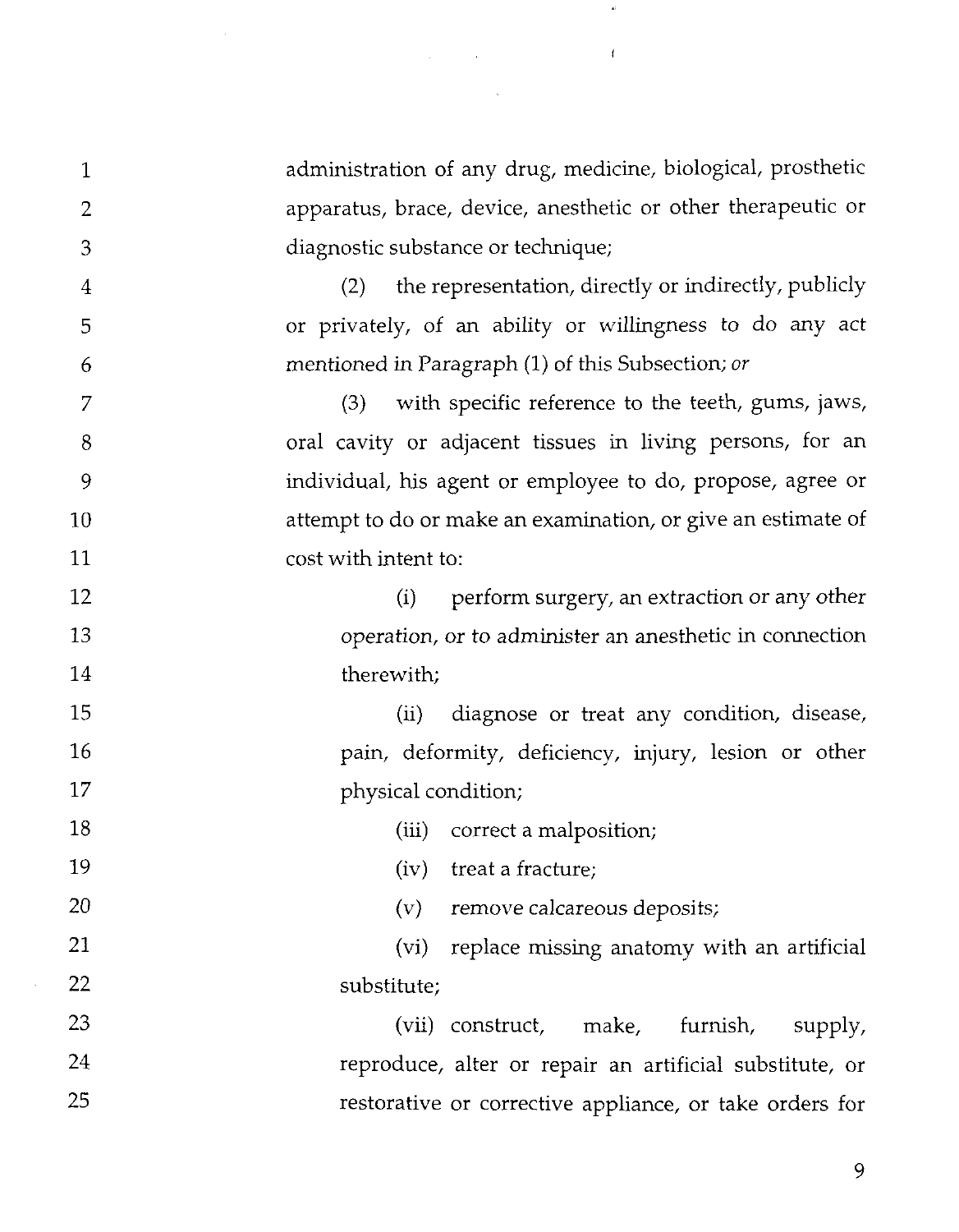$\mathfrak{t}$ 

such work from either a regularly licensed dentist, or  $\mathbf{1}$ place an artificial substitute or restorative or corrective  $\overline{2}$ appliance in the mouth or attempt to adjust it; 3 (viii) give interpretations or readings of  $\overline{4}$ dental roentgenogram; *or*  5 (ix) do any other remedial, corrective or 6  $\overline{7}$ restorative work. 8 (i) *'Practice of Medicine'* means the diagnosis, correction 9 and treatment in any manner or by any means, methods, devices or instrumentalities of any disease, illness, pain, wound, fracture, 10 infirmity, deformity, defect or abnormal, physical and mental 11 12 condition, including physician assistants under the supervision of a licensed physician of medicine, but does *not* include the practice 13 14 of dentistry, podiatry, nursing, optometry, psychology, chiropractic or pharmacy by a person licensed under the 15 16 provisions of this Chapter. (j) *'Practice of Podiatry'* means engaging in that primary 17 health care profession, of which the members examine, diagnose, 18 19 treat and prevent by medical, surgical and mechanical means 20 ailments affecting the human foot and ankle, and the structures 21 governing their functions, but does *not* include amputation of the 22 foot or the personal administration of a general anesthetic. A 23

*'podiatrist,'* under the laws of Guam, is defined as a foot or

24

podiatric physician.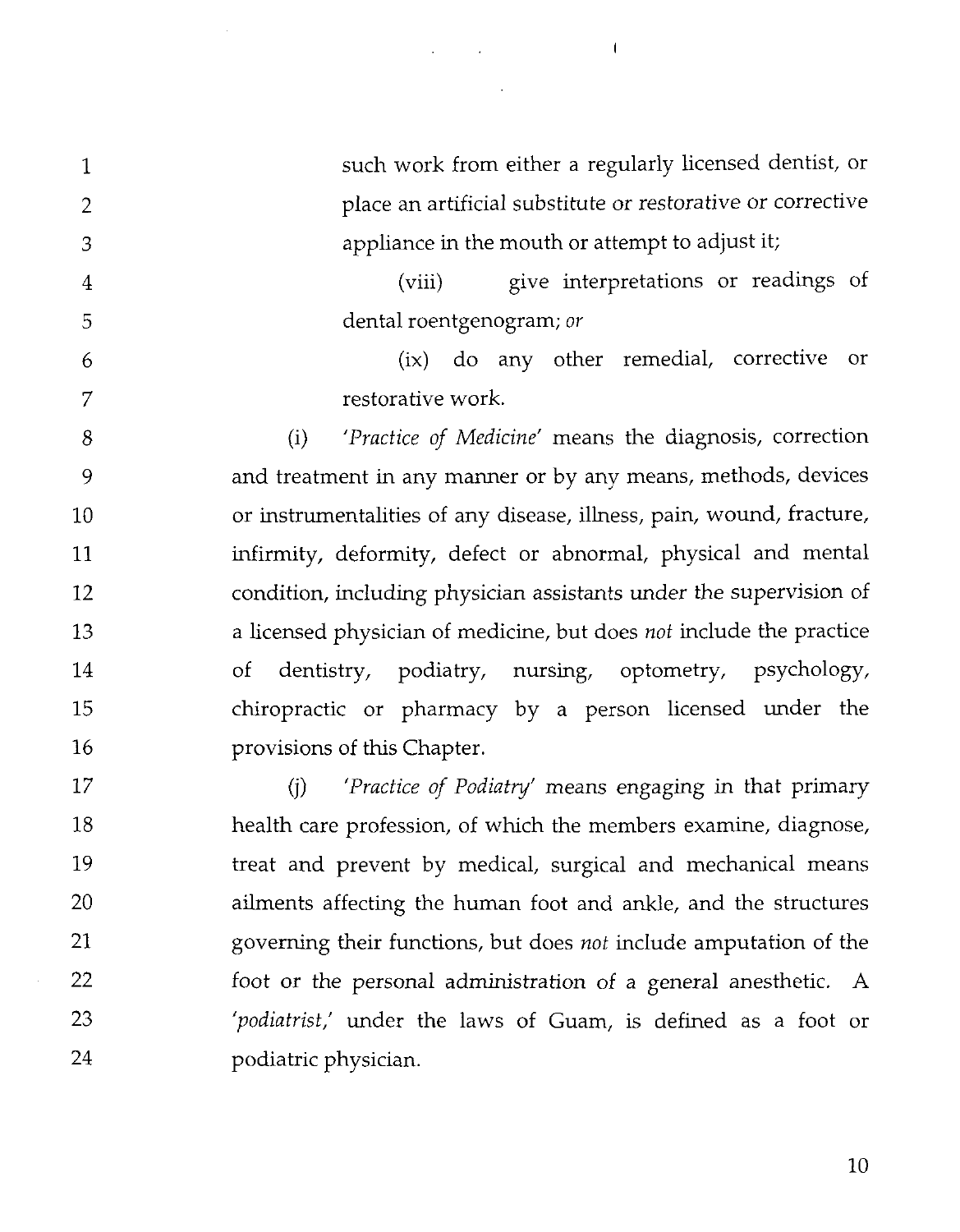(k) *'Practice of Clinical Psychology'* means the assessing and alleviating of emotional and mental disorder in a hospital or clinical setting.

 $\mathbf{1}$ 

 $\overline{2}$ 

3

(1) *'Practice of Osteopathy'* means subscribing to, as a 4 complete school of medicine and surgery, use of all methods of 5 diagnosis and treatment in health and disease, including, without 6 limitation, the prescribing and administration of drugs and 7 biological of all kinds, operative surgery, obstetrics, radiological 8 and other electro-magnetic emission, and placing special emphasis 9 on the inter-relationship of musculoskeletal system to all of the 10 11 body systems.

(m) *'Practice of Pharmacy'* means engaging in the 12 preparation, compounding and dispensing of drugs and includes 13 14 the identification, preservation, proper and safe storage, selection, combination, analysis, standardization, labeling and distribution 15 of drugs, the proper maintenance of any records required by 16 17 Federal or Guam Iaw, and counseling with respect to 18 pharmaceutical practices.

19 (n) *'Physical Therapy'* means treatment by the use of exercise, traction, massage, heat, cold, water, radiant energy, 20 21 electricity or sound for the purpose of correcting or alleviating any 22 physical or mental disability; or the performance of neuro-23 musculoskeletal, respiratory and circulatory tests and measurements to determine the existence of body malfunction; 24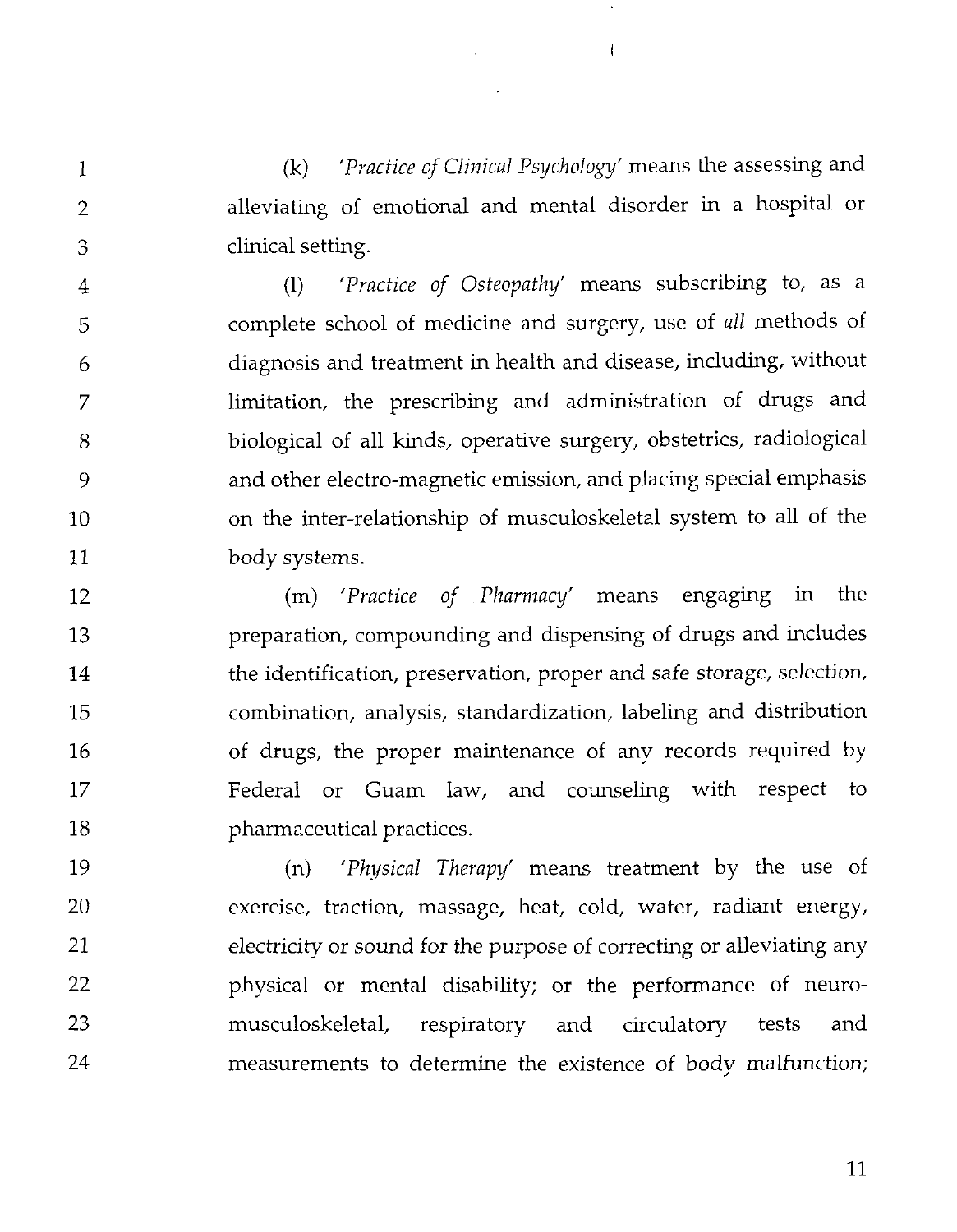provided, however, that physical therapy shall *not* include radiology or electrosurgery.

 $\mathcal{L}_{\rm{max}}$ 

 $\overline{2}$ 3

 $\mathbf{1}$ 

(0) *'Practice of Veterinary Medicine'* means:

(1) the diagnosis, treatment, correction, in any 4 manner or by any means change, relief or prevention of 5 animal disease, deformity, defect, injury or other physical or 6 mental condition, including the prescription or 7 administration of any drug, medicine, biologic, apparatus, 8 application, surgery, anesthetic or other therapeutic or 9 diagnostic substance or technique, and the use of any 10 11 procedure for artificial insemination, testing for pregnancy, diagnosing and treating sterility or infertility, or rendering 12 13 advice with regard to any of these;

(2) the representation, directly or indirectly, publicly or privately, of an ability and willingness to do any act mentioned in Paragraph (1) of this Subsection; *or* 

(3) the use of any title, words, abbreviation or letters in a manner, or under circumstances, which includes the belief that the person using them is qualified to do any act mentioned in Paragraph (1) of this Subsection.

21 (p) *'Acupuncture'* means a therapy developed by the 22 ancient Chinese that consists of stimulation of designated points 23 on the skin by insertion of needles, application of heat, massage or 24 a combination of these.

25

14

15

16

17

18

19

20

(q) *'Speech-Language Pathology and Audiology'* means: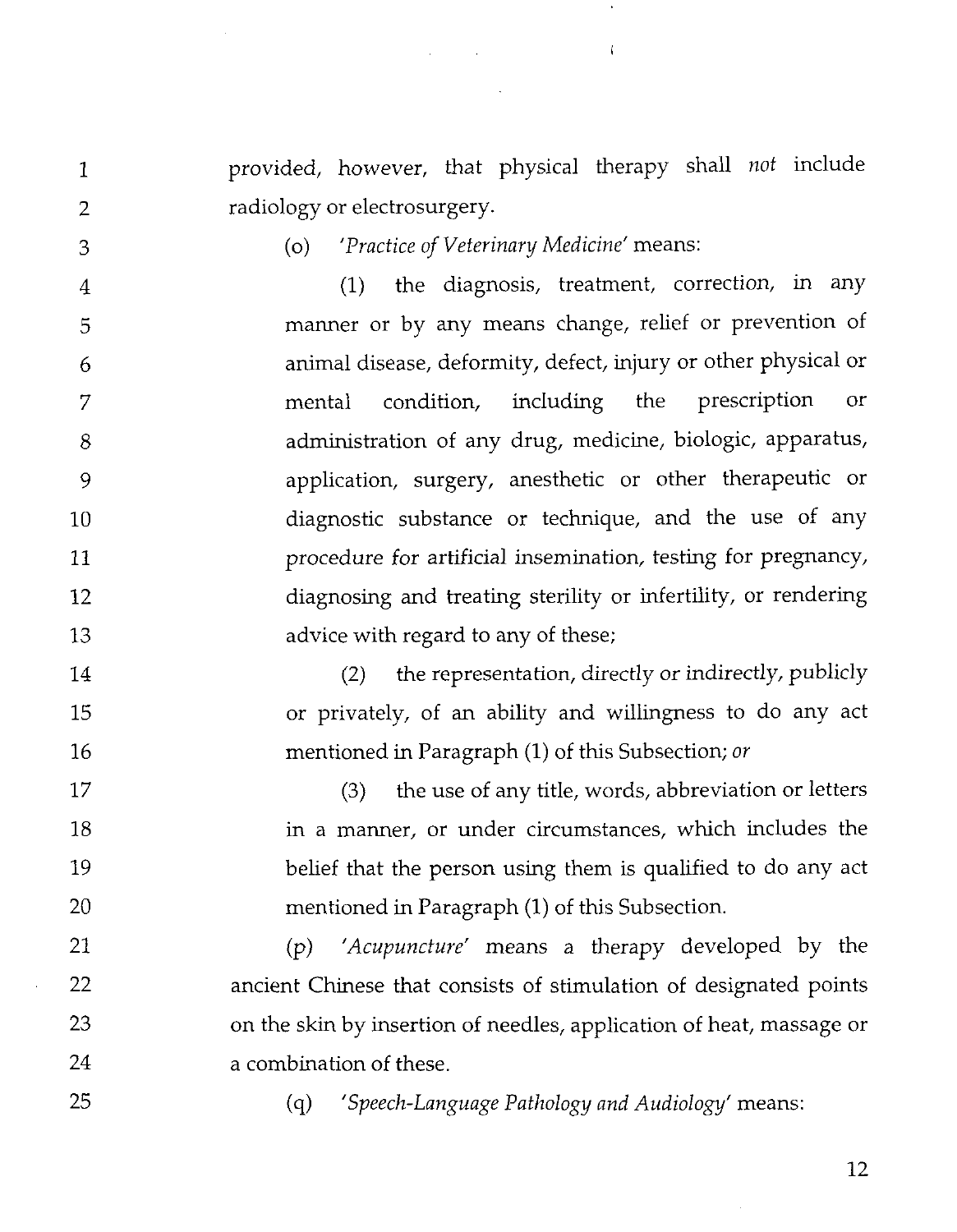(1) *'Practice of Speech-Language Pathology'* means the rendering or offering to render to individuals, groups, organizations or the public any service in speech or language pathology involving the non-medical application of principles, methods and procedures for the measurement, testing, diagnosis, prediction, counseling and instruction related to the development and disorders of speech, voice or language for the purpose of non-medical diagnosing, preventing, treating and ameliorating such disorders and conditions in individuals and groups of individuals; *and* 

 $\sim$ 

 $\mathbf{1}$ 

 $\overline{2}$ 

3

 $\overline{4}$ 

5

6

7

8

9

10

(2) *'Practice of Audiology'* means the application of 11  $12$ principles, methods and procedures of measurement, 13 testing, appraisal, prediction, aural rehabilitation, aural 14 habilitation, consultation, hearing-aid selection, counseling, 15 instruction and research related to hearing, and disorders of 16 hearing, for the purpose of non-medical diagnosis, 17 prevention, identification, amelioration or the modification 18 of communicative disorders, involving speech, language, 19 auditory function or *other* aberrant behavior related to 20 hearing disorders.

21 (r) *'Physician Assistants'* means a skilled individual 22 nationally certified by examination, administered by the National 23 Certifying Commission for Physician Assistants, as being qualified 24 by practical and academic training to provide a specific medical 25 service delegated to him by a licensed physician or group of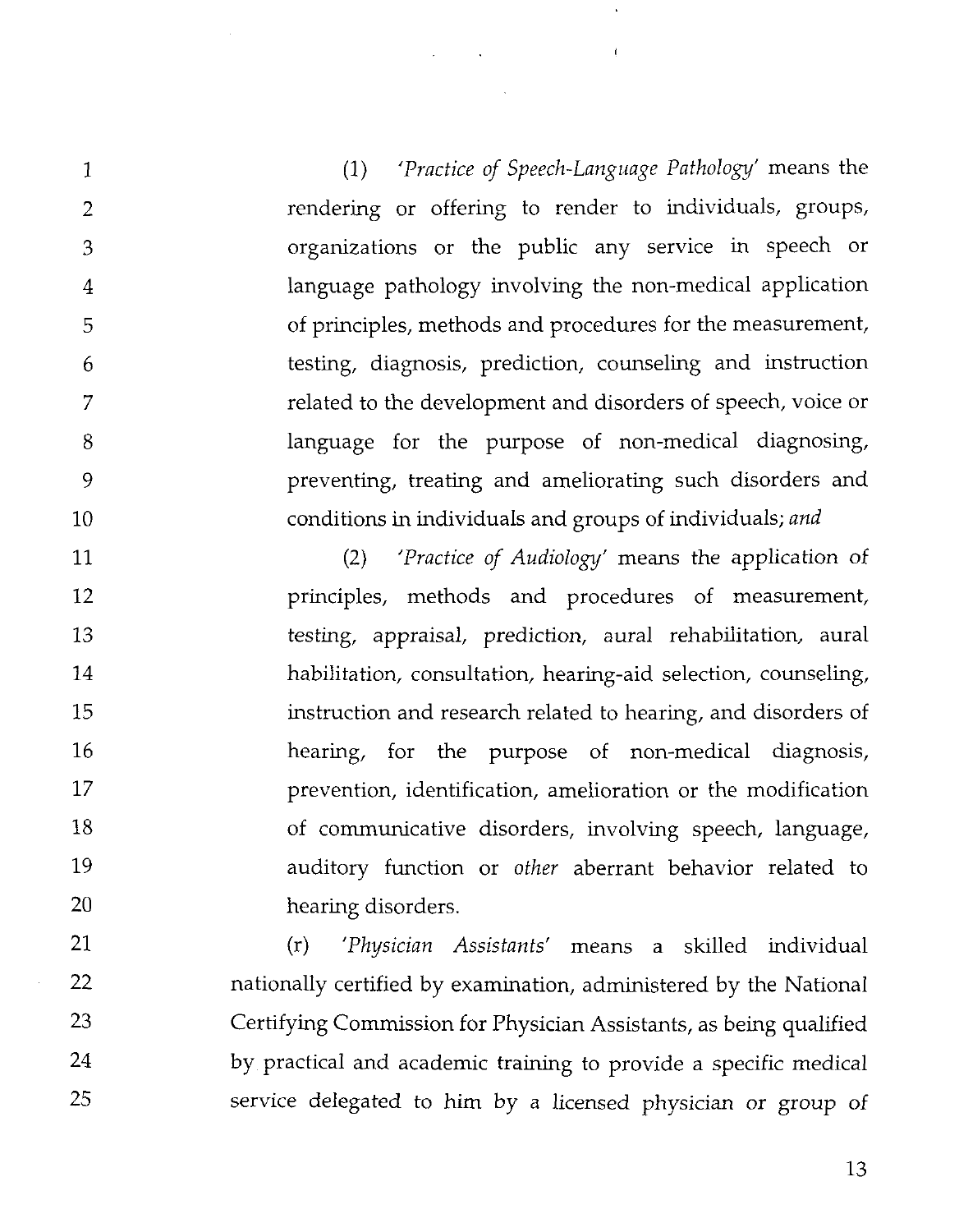physicians who is responsible for the performance of that physician assistant. Licensure requirements and scope and procedures of practice for such individuals are to be promulgated by the Board of Allied Health Professionals.

 $\mathbf{1}$ 

 $\overline{2}$ 

3

 $\overline{4}$ 

5

6

7

8

9

10

11

(s) *'Indiuidual, Family and Marriage Therapist'* means a skilled individual qualified by practical and academic training to provide planned intervention to help the client(s) enlarge competencies, and increase problem solving skills and coping abilities. Licensure requirements and scope and procedures of practice for such individuals shall be promulgated by the Board of Allied Health Examiners.

(t) *'Practice of Occupational Therapy'* means the treatment 12 13 provided to people whose lives have been disrupted by physical 14 injury or illness, developmental problems, the aging process or 15 psychosocial difficulties in order to assist each individual to 16 achieve and/or return to an independent and productive life by 17 teaching the individual techniques to prevent disability, by 18 assisting the individual in recovery from illness or accident, and 19 by promoting the development of functions which have been 20 impaired or delayed. The treatment provided may include, but 21 shall *not* be limited to, the adaptation of the environment and 22 selection, design and fabrication or assistive and orthotic devices, 23 and other technology to facilitate development and promote the 24 acquisition of functional skills.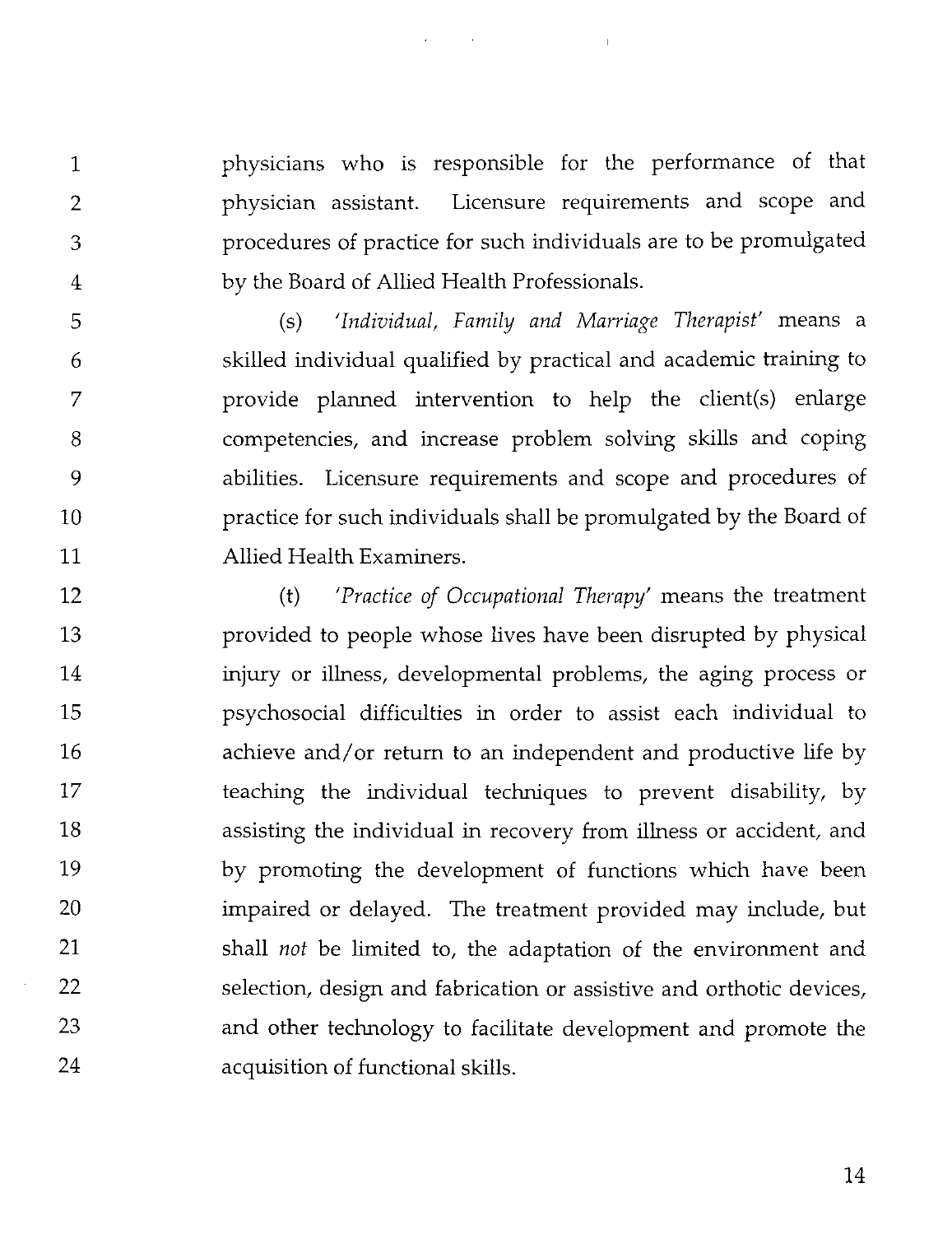(u) *'Practice of Respiratory Therapy'* means the treatment and the management of pulmonary diseases with medications and machines provided to patients whose condition or illness is that of breathing.

 $\mathbf 1$ 

 $\overline{2}$ 

3

 $\overline{4}$ 

5

6

7

8

(v) *'Practice of Nutritionist/Clinical Dietary'* means the development and coordination of menu planning to combine foods for maximum nutritional value, taste and eye appeal to meet individual nutritional needs and preferences.

9 (w) *'Practice of Cosmetology'* means any and all, or any combination of the following practices: arranging, dressing, 10 curling, waving, machineless permanent waiving, permanent 11 12 waving, cleansing, cutting, singeing, bleaching, tinting, coloring, 13 straightening, dyeing, brushing, beautifying or otherwise treating 14 by any means the hair of any person. The massaging, cleaning or stimulating the scalp, face, neck, arms, bust or upper part of the 15 16 human body, by means of the hands, devices, apparatus or 17 appliances, with or without the use of cosmetic preparations, 18 antiseptics, tonics, lotions or creams. Beautifying the face, neck, 19 arms, bust or upper part of the human body, by use of cosmetic 20 preparations, antiseptics, tonics, lotions or creams. The removing 21 of superfluous hair from the body of any person by the use of 22 electrolysis, or by the use of depilatories or by the use of tweezers, 23 chemicals, preparations or by the use of devices or appliances of 24 any kind or description, *except* by the use of light waves, 25 commonly known as rays. The cutting, trimming, polishing,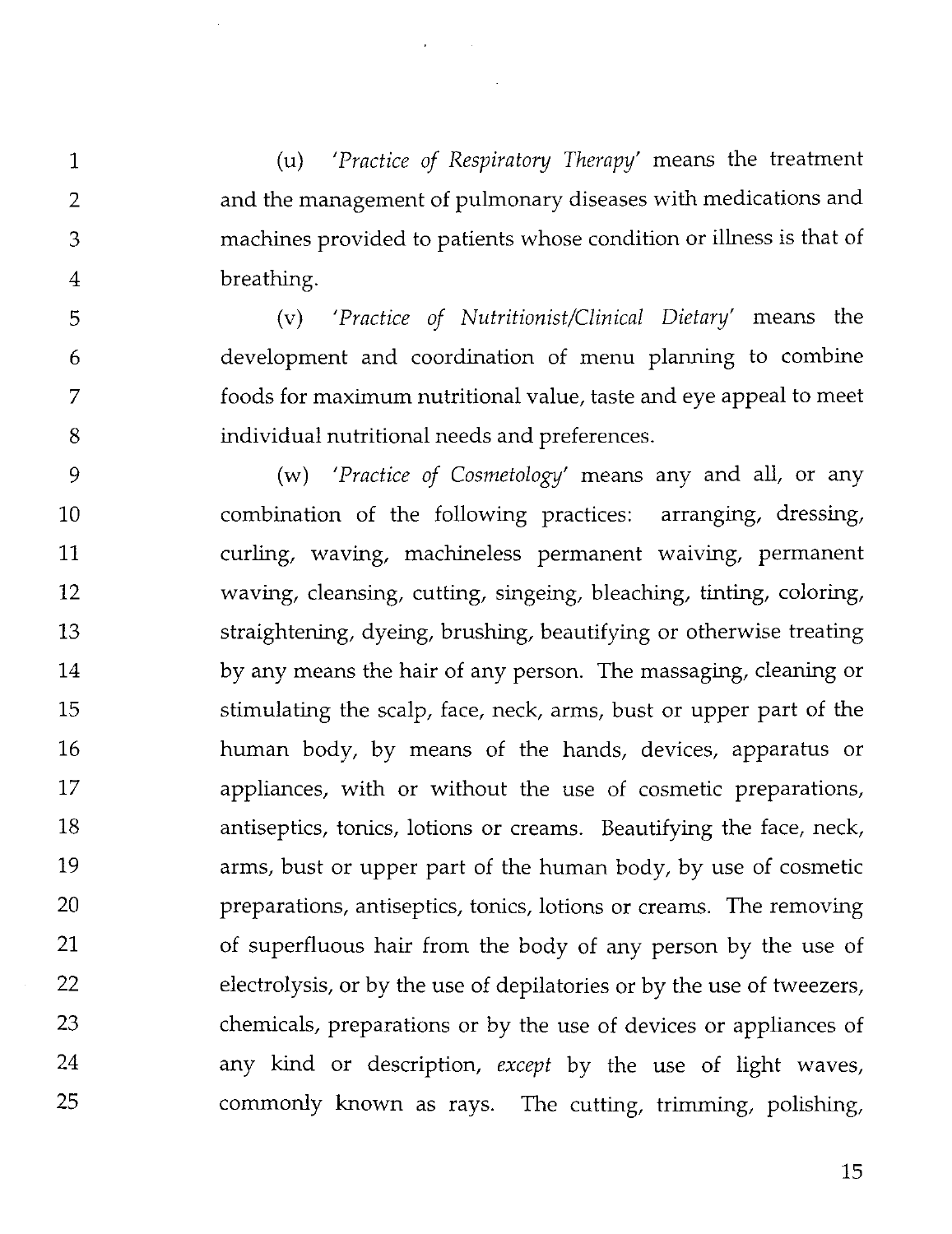tinting, coloring, cleansing or manicuring the nails of any person;  $\mathbf{1}$  $\overline{2}$ and, the massaging, cleansing, treating or beautifying the hands of 3 any person.

 $\overline{4}$ 

5

(x) Other Healing Arts Profession as allowed by Guam Laws.

**Section 12102. Prohibition.** No person shall practice the 6 7 healing art on Guam who is *not:* (a) licensed so to do under the provisions of this Article; *or* (b) exempted under the provisions of this 8 9 Chapter.

No person shall practice the healing art on Guam otherwise than 10 11 in accordance with the terms of his license, or of his registration as the 12 case may be.

13 **Section 12103. Commission.** (a) There is within the 14 government of Guam a *'Commission on the Healing Arts of Guam,'*  15 ('Commission') consisting of eleven (11) members appointed by *<sup>I</sup> Maga'lahen Guakan* as follows: the Director of Public Health and 16 17 Social Services, or a designee from the Department; the 18 Chairperson of the Board of Nurse Examiners; the Chairperson of 19 the Board of Medical Examiners; the Chairperson of the Board of 20 Examiners for Dentistry; the Chairperson of the Board of 21 Examiners for Pharmacy; the Chairperson of the Board of Allied 22 Health Examiners; the Chairperson of the Board of Examiners for 23 Optometry; the Chairperson of Board of Cosmetology; the Chief Medical Officer of the Guam Memorial Hospital Authority; the 24 25 Director of the Department of Mental Health and Substance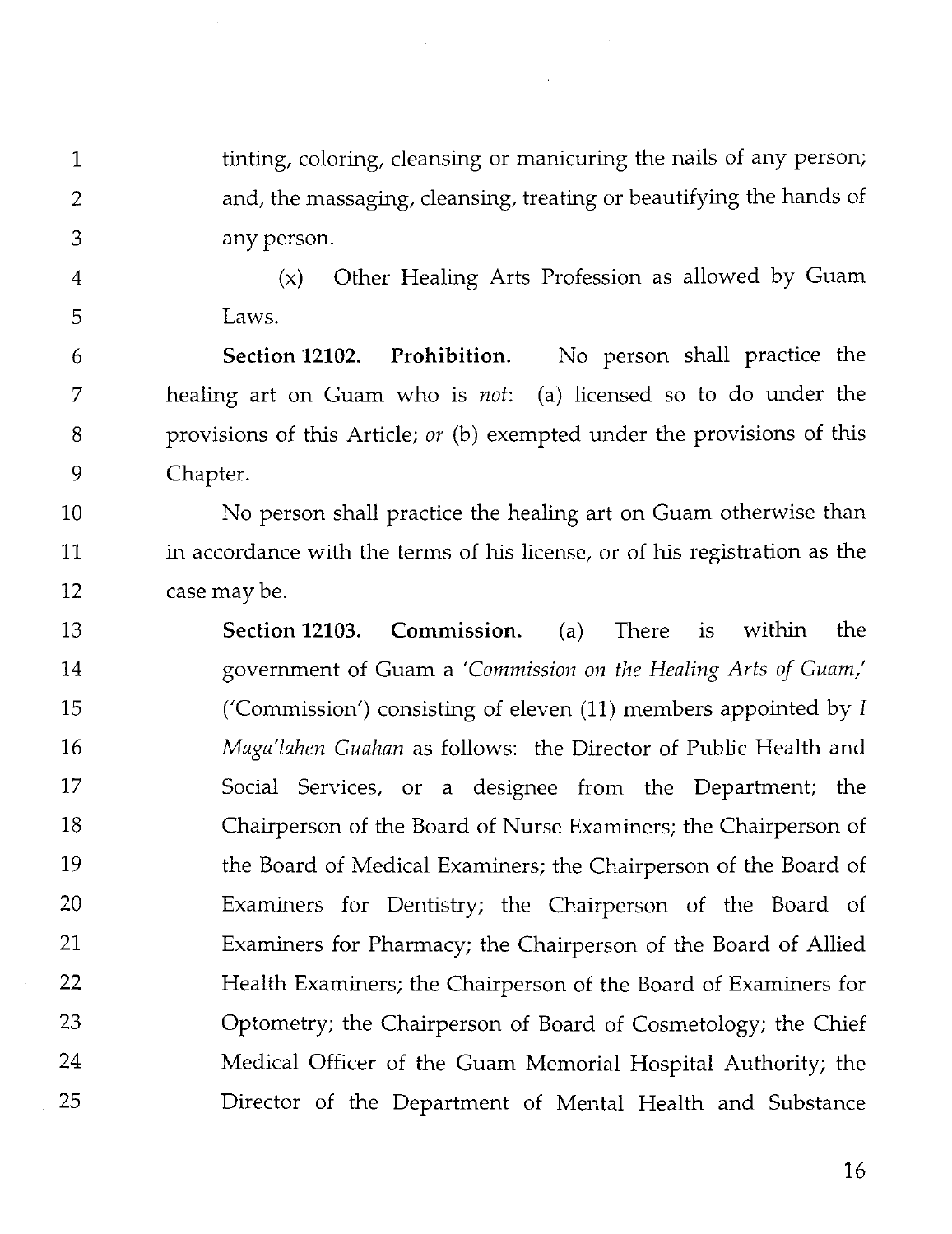Abuse, or a designee from the Department; and one (1) member from the Mayors Council.

1

 $\overline{2}$ 

3

 $\overline{4}$ 

5

6

7

8

9

 $10$ 

22

23

24

25

The Commission shall elect a president and vice-president. The Director of the Department of Public Health and Social Services, or the designee of the Director, shall be the secretary and treasurer of the Commission.

(b) The Commission shall make, and from time to time may alter, such rules as it deems necessary for the conduct of its business and for the execution and enforcement of the provisions of this Chapter.

(c) The Commission shall review rules and regulations  $11$ promulgated by the Board of Medical Examiners, Board of Nurse 12 13 Examiners, Board of Examiners for Dentistry, Board of Examiners 14 for Optometry, Board of Examiners for Pharmacy, Board of Allied Health Examiners, and Board of Cosmetology for the purpose of 15 16 standardizing, as much as possible, requirements for licensure for 17 all professions in the practice of healing arts.

18 (d) The Commission shall maintain a register of all 19 persons licensed to practice the healing art on Guam, and each  $20$ Board shall notify the Commission *not* less than annually of 21 persons licensed under its supervision.

> (e) The Commission shall meet at least annually to review and make recommendations to the Division of Health Planning within DISID any plans relative to the community needs assessment and recommendation in areas of health manpower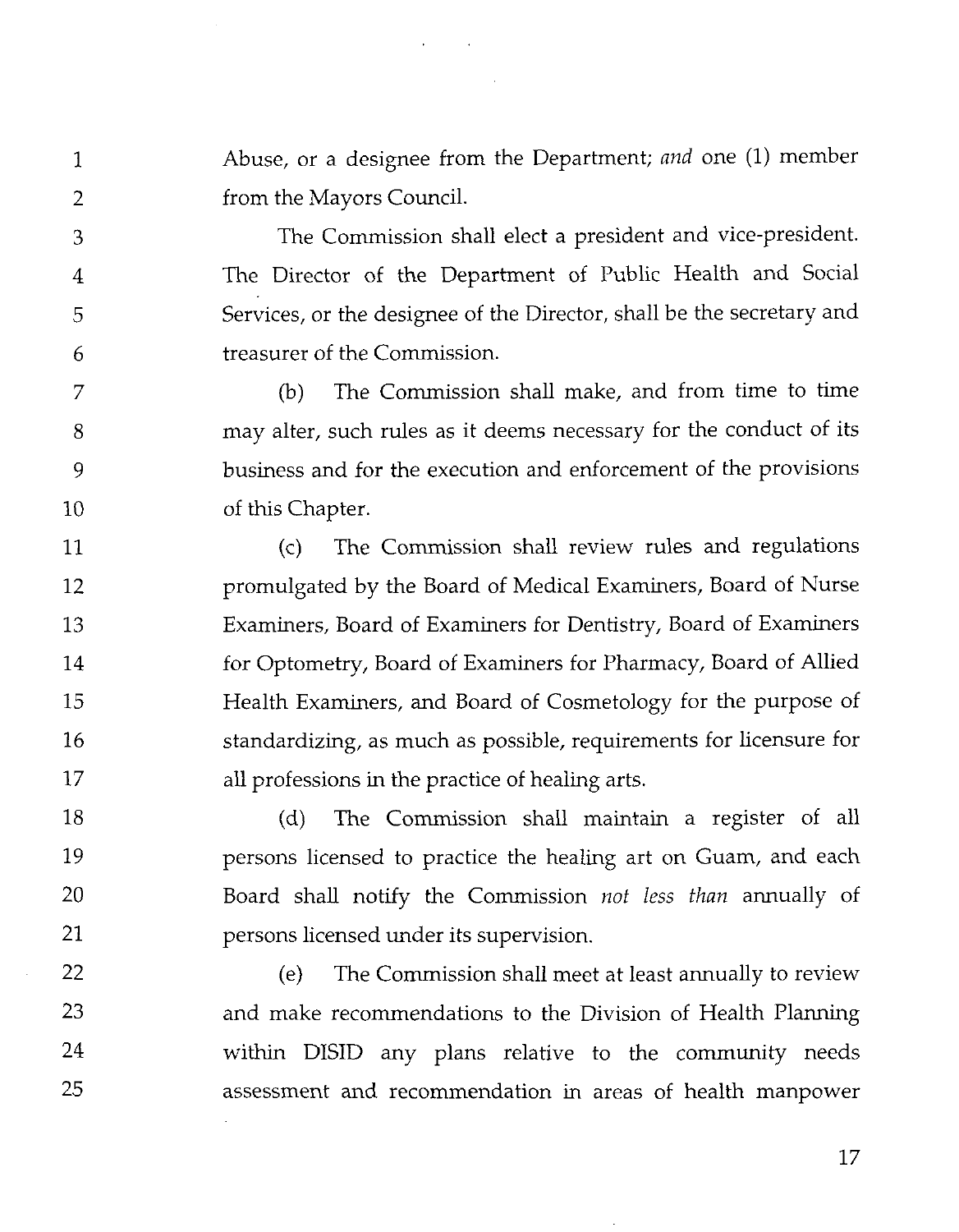resources for licensed professionals in the healing arts, and other related health services.

 $\mathbf{1}$ 

 $\overline{2}$ 

**Section 12104. Personnel.** The Department of Public 3 Health and Social Services shall be the Department responsible for the  $\overline{4}$ implementation of this Act and may establish the Division of 5 Commission of the Healing Arts and Licensure for the purpose of this 6 Act. The Director of the Department of Public Health and Social 7 8 Services shall provide such office space, staff, supplies, equipment, 9 vehicle and assistants as may be necessary for the work of the Commission for each of the examining boards, including statutorily 10 11 created boards and the execution and enforcement of this Chapter. The 12 Attorney General shall provide legal services to the Commission and the 13 Boards of Examiners without a fee.

14 **Section 12105. Codification.** If need be, the Compiler of 15 Laws is hereby authorized to appropriately codify this Act.

16 **Section 12106. Severability.** If any of the provisions of this 17 Act, or the application thereof to any person or circumstance are held 18 invalid, such invalidity shall not affect any other provision or 19 application of this Act, which can be given effect without the invalid 20 provision or application, and to this end the provisions of this Act are 21 severable.

22 **Section 12107. Effective Date.** The provisions contained in 23 this Act shall take effect upon enactment."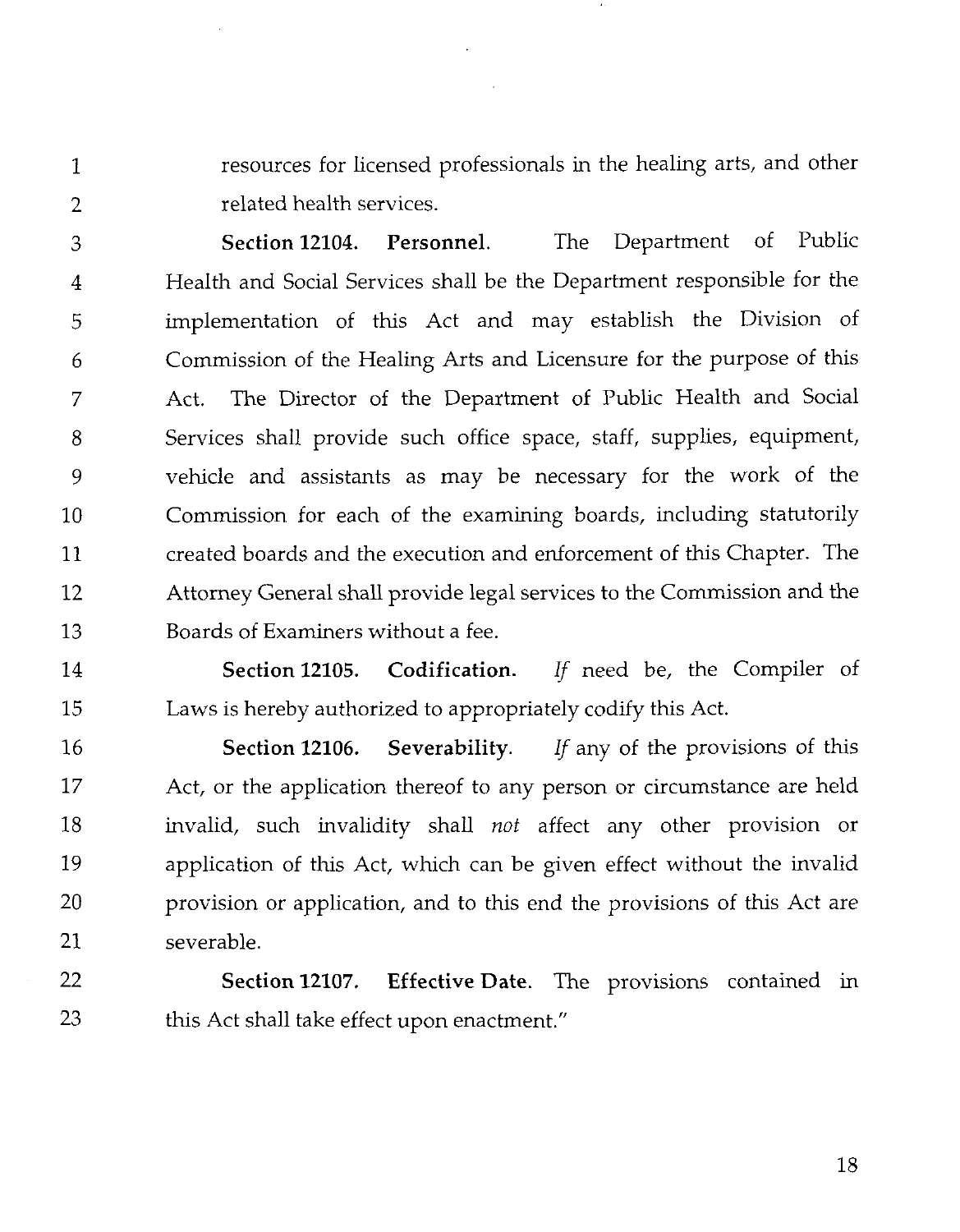

# **Committee on Health and Human Services**

MinafBente Kuattro Na Liheslaturan Guahan

155 **Hesler Street Agana, Guam 96910**  .. Tel: **(671) 472-3581** . **Fax: (671) 472-3582** ,,

July 24,1998

Honorable Antonio R. Unpingco Speaker Twenty Fourth Guam Legislature 155 Hesler Street Agana, Guam 96910

VIA: Chairperson, Committee on Rules, Government Reform and Federal Affairs

Dear Mr. Speaker:

The Committee on Health and Human Services, to which was referred Bill No. 696 (COR), "AN ACT TO REPEAL AND REENACT ARTICLE 1, CHAPTER 12, OF TITLE 10 OF THE GUAM CODE ANNOTATED, RELATIVE TO THE COMMISSION ON THE HEALING ARTS OF GUAM, AND TO CITE THE ACT AS THE COMMISSION ON THE HEALING ARTS ACT OF 1998," has had the same under consideration and now wishes to report back the same with the recommendation to do pass as substituted.

The Committee votes are as follows:

 $\mathcal V$  To Do Pass Not to Pass  $\frac{1}{2}$  do pass as subs<br>s follows:<br> $\frac{1}{2}$  To Do P<sub>i</sub><br> $\frac{1}{2}$  Not to P<br>Abstain<br>Inactive  $\frac{1}{2}$  To Do Pass<br>  $\frac{1}{2}$  To Do Pass<br>
Not to Pass<br>
Abstain<br>
Inactive File<br>
Penert and other r

A copy of the Committee Report and other pertinent documents are attached for your immediate reference and information.

Sincerely, <sup>1</sup>c.- **--I**   $\sim$ еги  $\frac{1}{2}$ Chairperson.

Enclosure: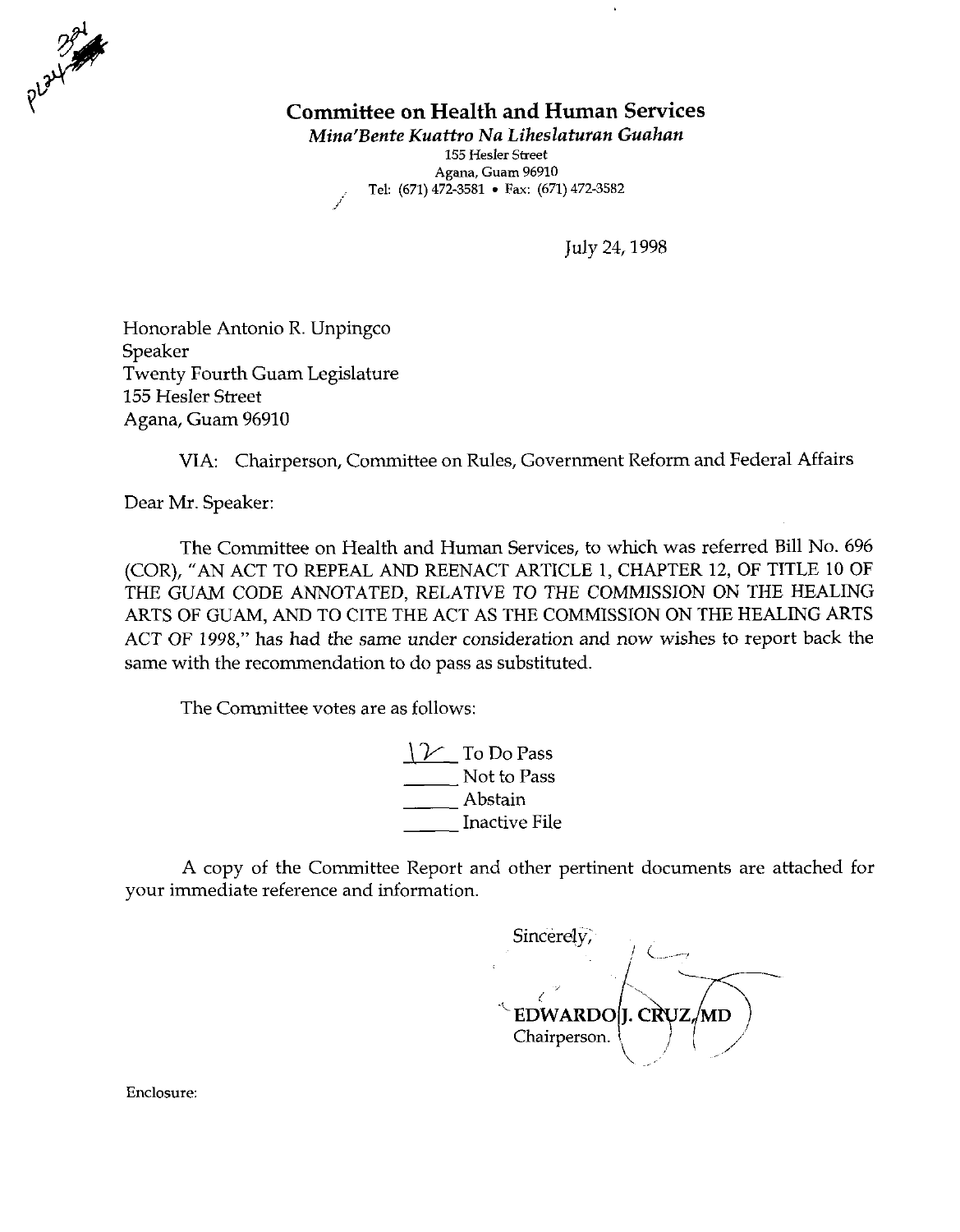## Committee Health and Human Services Vote Sheet on Bill No. 696 (COR)

# AN ACT TO REPEAL AND REENACT ARTICLE 1, CHAPTER 12, OF TITLE 10 OF THE GUAM CODE ANNOTATED, RELATIVE TO THE COMMISSION ON THE HEALING ARTS OF GUAM,

| <b>COMMUTEL</b><br><b>MEMBER</b>                   | TO 1<br><b>PASS</b> | <b>NOT</b><br>TO PASS | ABSTAIN | <b>INACTIVE</b><br>FILE |
|----------------------------------------------------|---------------------|-----------------------|---------|-------------------------|
|                                                    |                     |                       |         |                         |
| Edwan(Yo J. Cruz, MD, Chairperson<br>$\lambda$ she |                     |                       |         |                         |
| John Camacho Salas, Vice Chairperson               |                     |                       |         |                         |
| Antonio y/npingoo, Speaker & Ex-Officio            |                     |                       |         |                         |
| Frank Ø Aguon, Jr., Menter                         |                     |                       |         |                         |
| Anthony C. Blaz, Member                            |                     |                       |         |                         |
| <b>Ganne M.S. Brown</b> , Member                   |                     |                       |         |                         |
| awoch<br>Felix P. Cappiacho, Member                |                     |                       |         |                         |
| fank C. Chartauros Member                          |                     |                       |         |                         |
| William BSM Flores, Member                         |                     |                       |         |                         |
| Mark Forbes, Member                                |                     |                       |         |                         |
| 6<br>ーショー い<br>Lawrence F. Kasperbauer, Member     |                     |                       |         |                         |
|                                                    | $\sim$ $\int$       |                       |         |                         |
| Alberto A.C. Lamorena, V., Member                  |                     |                       |         |                         |
| Carlotta A. Leon Guerrero, Member                  |                     |                       |         |                         |
| Lou Leon Guerrero, Member                          |                     |                       |         |                         |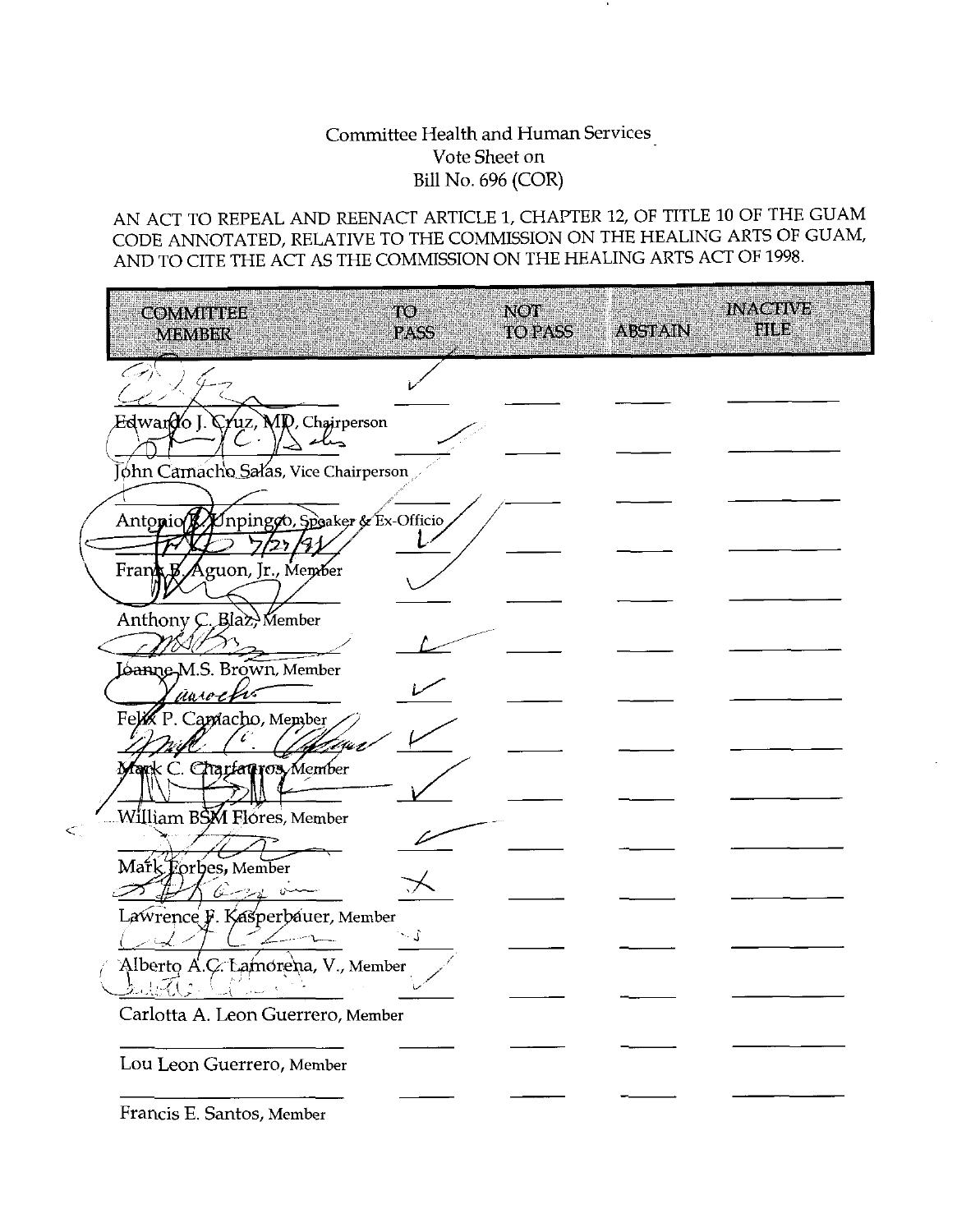# Committee on Health and Human Services Report On Bill No. 696 (COR)

AN ACT TO REPEAL AND REENACT ARTICLE 1, CHAPTER 12, OF TITLE 10 OF THE GUAM CODE ANNOTATED, RELATIVE TO THE COMMISSION ON THE HEALING ARTS OF GUAM, AND TO CITE THE ACT AS THE COMMISSION ON THE HEALING ARTS ACT OF 1998.

Introduced by Senators E. J. Cruz, MD, J. C. Salas, Felix P. Camacho W. B.S.M. Flores, F. B. Aguon, Jr., Francisco P. Camacho

#### PUBLIC HEARING:

The Committee on Health and Human Services, to which was referred Bill NO. 696, (COR) "AN ACT TO REPEAL AND REENACT ARTICLE 1, CHAPTER 12, OF TITLE 10 OF THE GUAM CODE ANNOTATED, RELATIVE TO THE COMMISSION ON THE HEALING ARTS OF GUAM, AND TO CITE THE ACT AS THE COMMISSION ON THE HEALING ARTS ACT OF 1998," conducted a public hearing on Wednesday, July 22,1998, starting at 12:00 p. m., at the Legislative Public Hearing Room.

#### MEMBERS PRESENT:

Senator Edwardo J. Cruz, Chairperson of the Committee on Health and Human Services convened the hearing promptly at 1200 p.m. Committee members and other Senators present were: John C. Salas, Vice-Chairperson, Frank B. Aguon, Jr., Joanne M.S. Brown and Lou Leon Guerrero.

#### TESTIMONY:

Appearing before the Committee were Larry Hazen, Velma Harper from the Board of Allied Health examiners and Teofila Cruz, Administrator for Professional Licensure. At the outset, Ms. Cruz informed the Committee that Board supports the overall intent and requests that Bill No. 696 be passed. Ms. Cruz enlightened the Committee that it would also be a proactive proposal if the essential requirements needed by the Board, (transportation, materials and supplies) were also addressed in the legislation. After discussion, the Board members were informed by the Committee chair that the recommendation would be taken into consideration. There being no further witnesses, the Chairperson adjourned the Committee's hearing on Bill No. 696.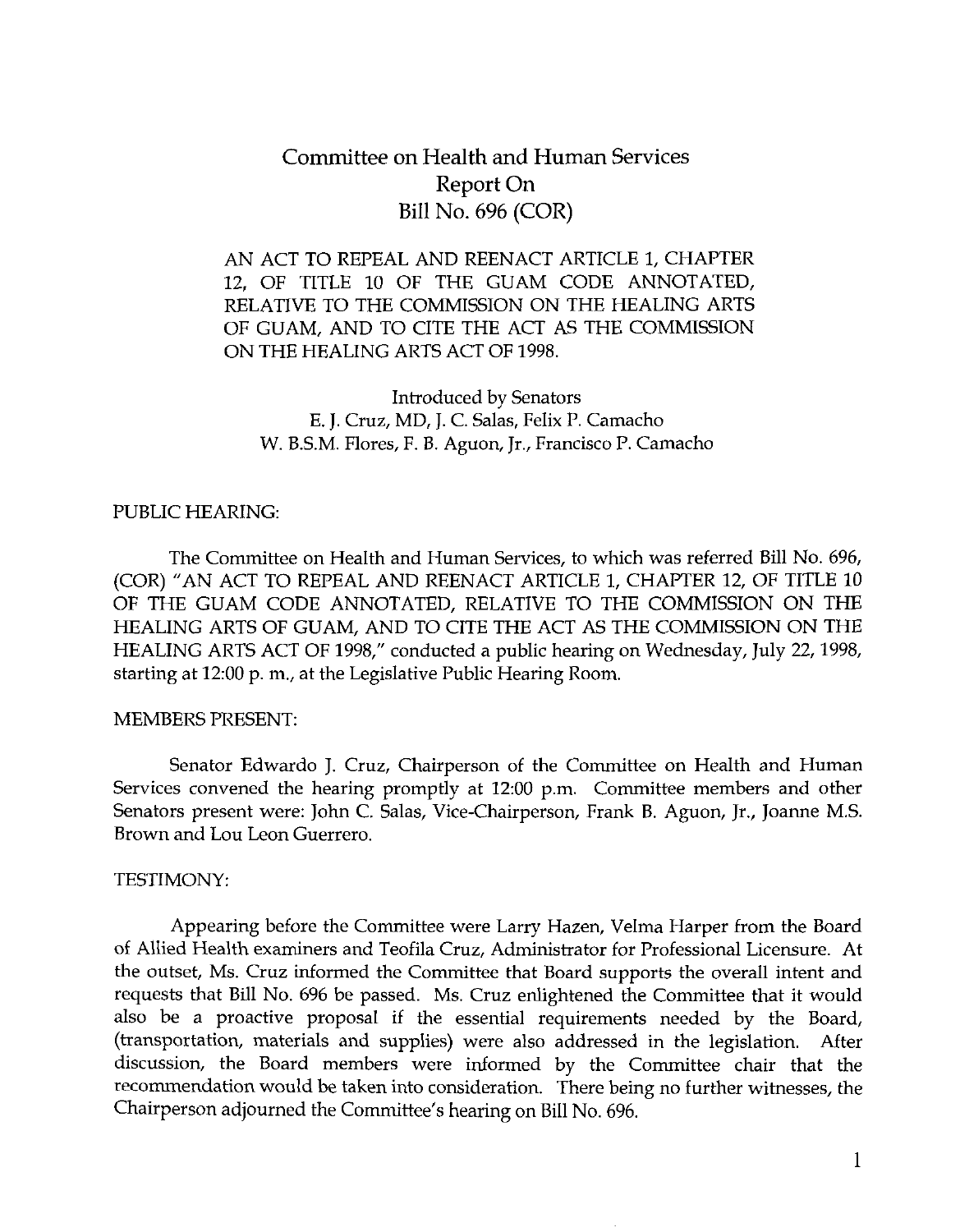### FINDINGS:

The Committee finds that:

- No persons shall practice the healing art on Guam who is not (a) licensed so to do under the provisions of this Article, or (b) exempted under the provisions of this Chapter. Furthermore, no person shall practice the healing art in Guam otherwise than in accordance with the terms of his license or of his registration as the case may be.
- There is within the government of Guam a "Commission on the Healing Art of Guam," consisting of eleven (11) members appointed by *I* Maga'lahen Guahan as follows: the Director of Public Health and Social Services or the Chief Public Health Officer; the Chairperson of the Board of Nurse Examiners; the Chairperson of the Board of Medical Examiners; the Chairperson of the Board of Examiners for Dentistry; the Chairperson of the Board of Examiner for Pharmacy; the Chairperson of the Board of Allied Health Examiners; the Chairperson of the Board of Examiner for Optometry; the Chairperson of Board of Cosmetology; the Chief Medical Officer of the Guam Memorial Hospital Authority; the Director of the Department of Mental Health and Substance Abuse; and one (1) member from the general public (not health related.)
- . The Commission shall elect a president and vice-president. The Director of the Department of Public Health and Social Services or the Chief Medical Officer of the Guam Memorial Hospital shall be the secretary and treasurer of the Commission.
- . The Commission shall make and from time to time may alter such rules as it deems necessary for the conduct of its business and for the execution and enforcement of the provisions of this Chapter.
- . The Commission shall review regulations promulgated by the Board of Medical Examiners, Board of Nurse Examiners, Board of Examiners for Dentistry, Board of Examiners for Optometry and Board of Examiners for Pharmacy, Board of Allied Health Examiner and Board of Cosmetology for the purpose of standardizing as much as possible requirements for licensure for all professions in the practice of healing arts.
- . The Commission shall maintain a registry of all persons licensed to practice the healing art on Guam and each Board shall notify the Commission not less than annually of persons licensed under its supervision.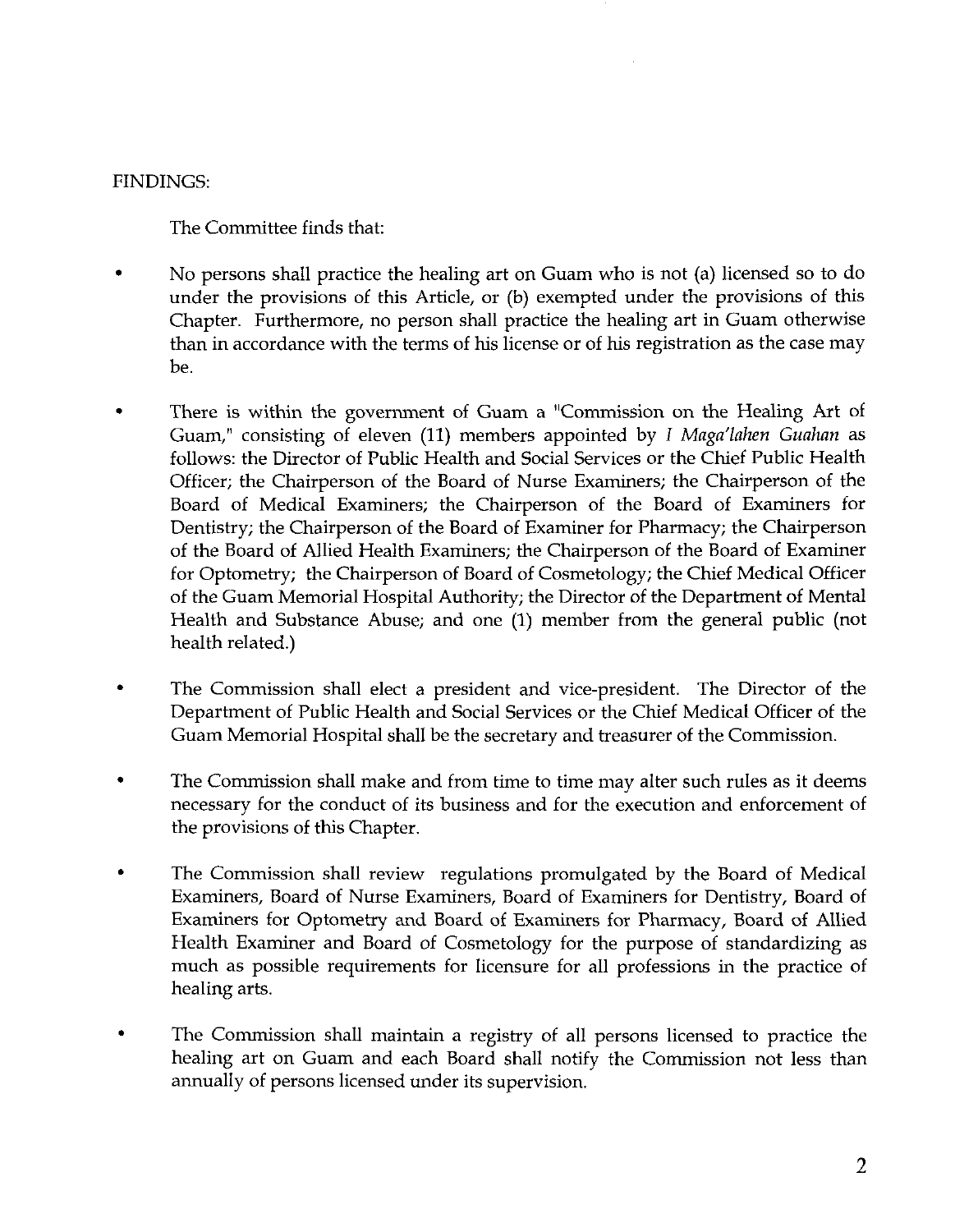- . The Commission is hereby authorized to meet at least semiannually to review and submit to I *Maga'lahen Guahan* a community needs assessment and recommendation in areas of health manpower resources for licensed professionals in the healing arts and related health services. The information shall be made available to the Division of Health Planning within DISID.
- The Department of Public Health and Social Services shall be responsible for the implementation of this Act and may establish the Division of Commission of the Healing Arts and Licensure for the purpose of this Act. The Director of the Department of Public Health and Social Services shall provide such office space, staff, supplies, equipment, vehicle, and assistants as may be necessary for the work of the Commission, for each of the examining boards including statutorily created boards and the execution and enforcement of this Chapter. The Attorney General shall provide legal services to the Commission and the Boards of Examiners without a fee.

#### RECOMMENDATION:

The Committee, having reviewed the testimonies presented at the public hearing, does hereby recommend to the Legislature that Bill No. 696 (COR), "AN ACT TO REPEAL AND REENACT ARTICLE 1, CHAPTER 12, OF TITLE 10 OF THE GUAM CODE ANNOTATED, RELATIVE TO THE COMMISSION ON THE HEALING ARTS OF GUAM, AND TO CITE THE ACT AS THE COMMISSION ON THE HEALING ARTS ACT OF 1998," be passed as amended.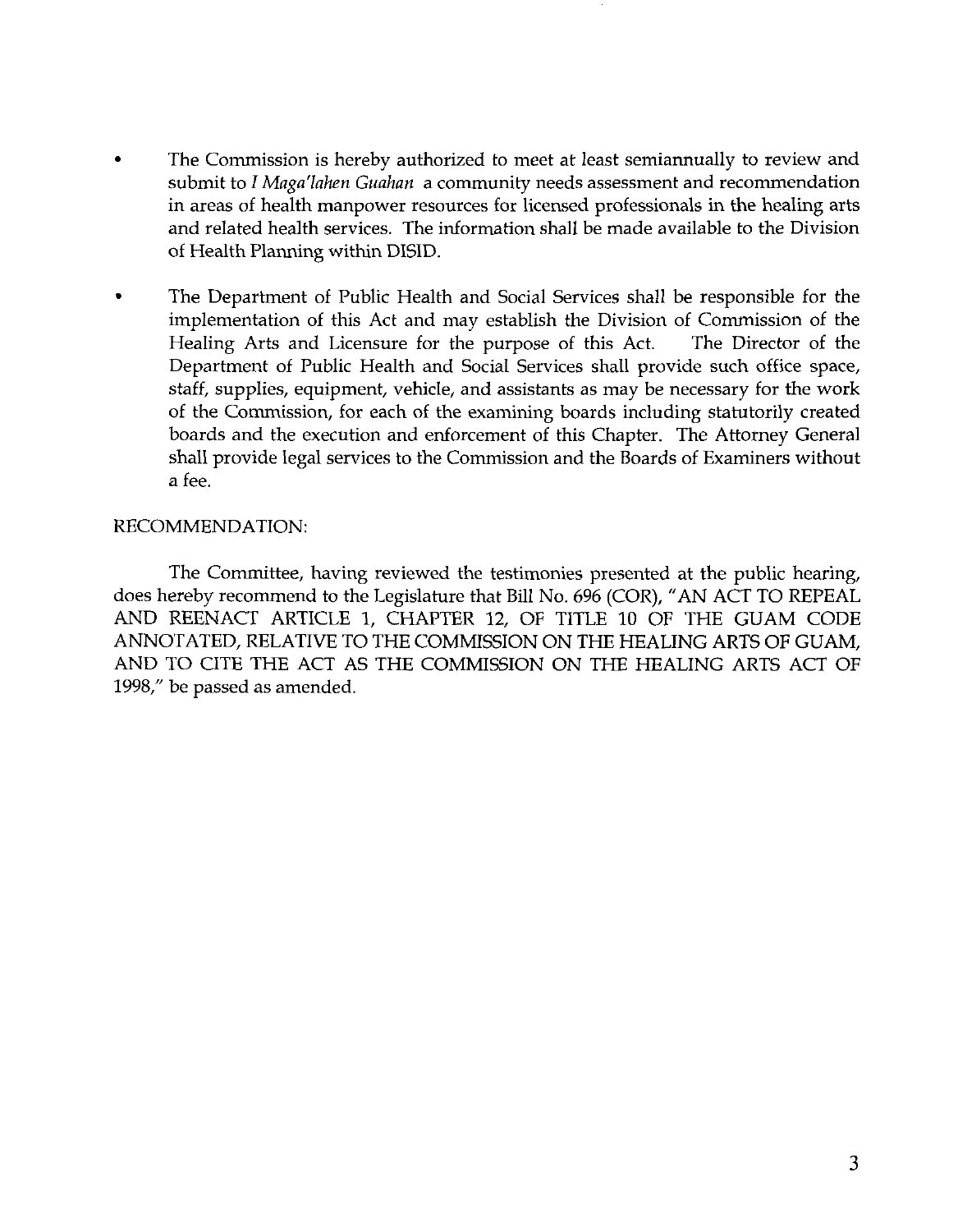

**Reform and Federal** Affairs **Senator Mark Forbes, Chairman** 



# $07 - 0122$ RECEIVED 24TH GUAM LEGISLATURE

**HALL & HUMAN SVCS.** 

# JUL **2 4 1998**

#### **MEMORANDUM**

- **TO:** Chairman Committee on Health and Human Services FROM: Acting Chairman Committee on Rules, Government Reform and Federal Affairs
- SUBJECT: Referral- Bill No. 696

The above Bill is referred to your Committee as the principal committee. It is recommended you schedule a public hearing at your earliest convenience.

Thank you for your attention to this matter.

#### **ANTHONY C. BLAZ**

COM. HHZ

Attachment

 $\varphi$  .

 $O(F$ <br> $O(C)$  EVC, RL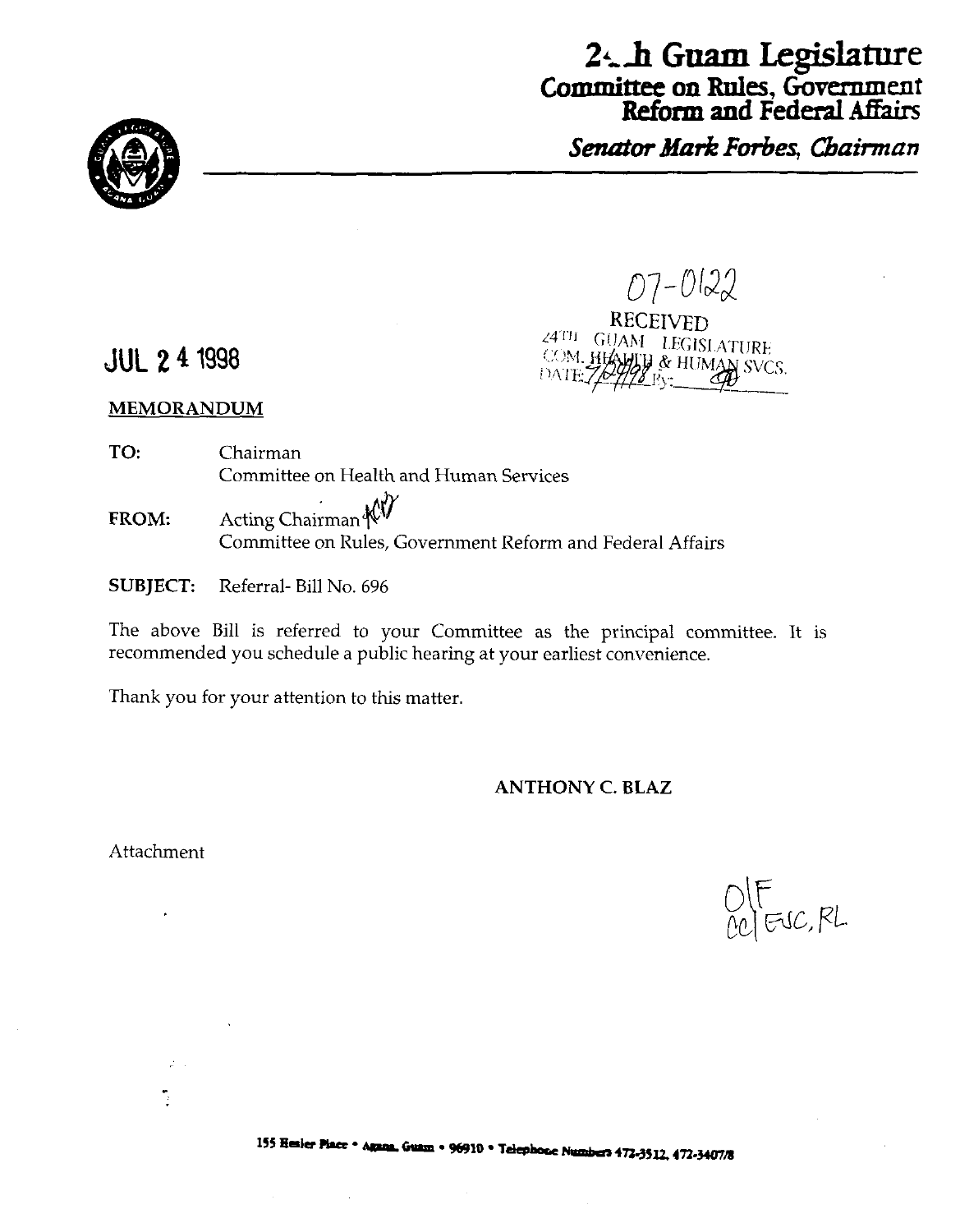

The Committee on Health and Human Services will be conducting a Public Hearing on Wednesday July 22, 1998 at 8:30 a.m. at the Legislative Public Hearing Room.

The Committee welcomes your attendance and input in the form of written and/or oral testimony during the hearing. Thank you for your attention on this matter, and if you should need any special accommodations or questions please contact Angela or James at 472-3581.

Attached is a copy of the Agenda.

We look forward to your participation and attendance.

Sincere Edwardo J. Cruz **MD** Chairman

John Camacho Salas Vice Chairman

CC: All Senators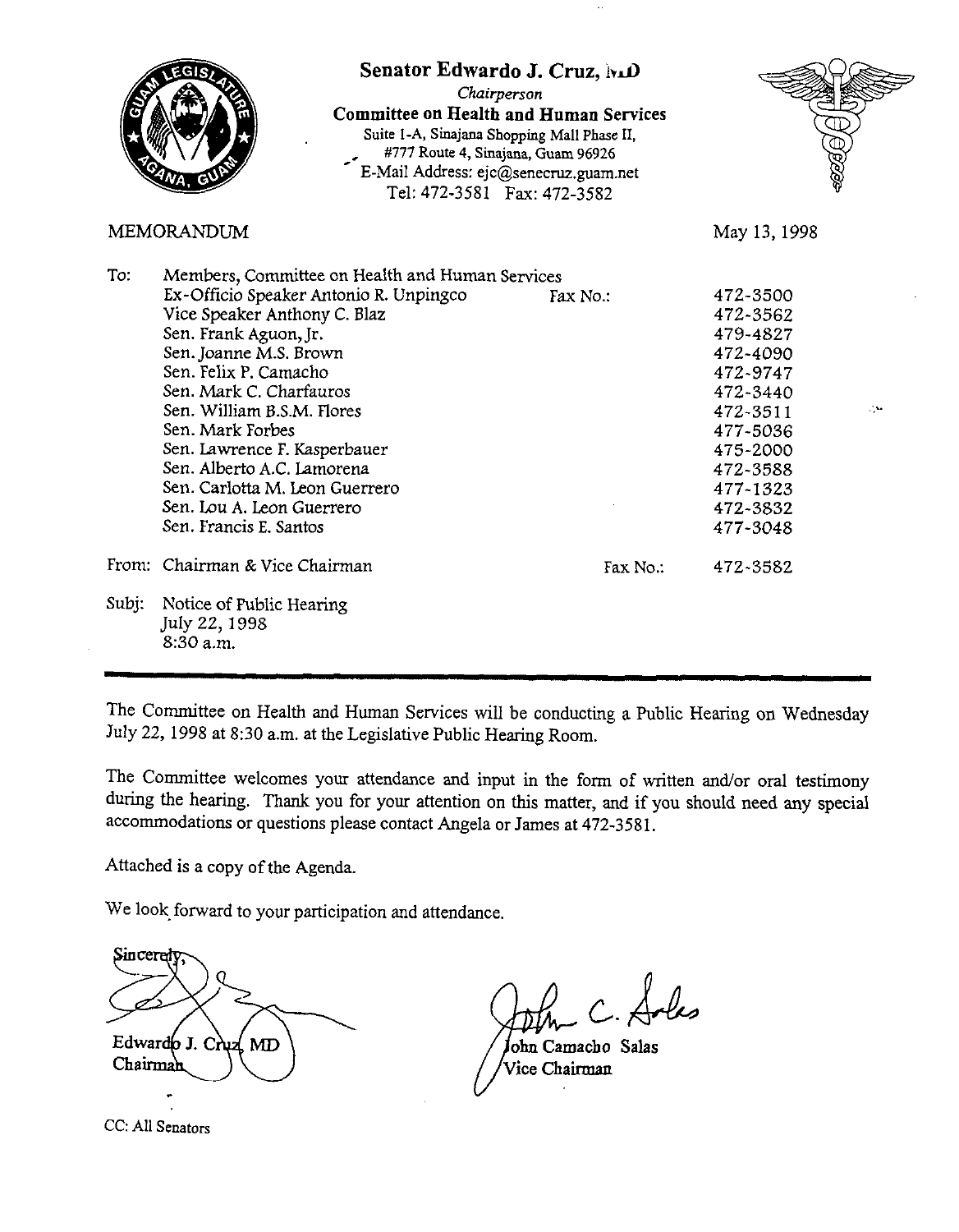

#### Twenty-Fourth Guam Legislature Senator **Edwardo** J. **Cruz, MD**  Chairperson, Committee on Health and Human **Services <sup>155</sup>**Hesler **Sheet, Agana,** Guam 96910 Tel: **472-3581** . Fax: **472-3582**

Public Hearing Wednesday, July 22,1998 10:OO a.m., Legislative Public Hearing Room

#### **Agenda**

BILL 697: AN ACT RELATIVE TO ESTABLISHING AN ORGAN DONOR PROGRAM, ORGAN DONOR REGISTRY, AND UNIFORM DEFINITION OF CESSATION OF LIFE BY ADDING A NEW CHAPTER 83A, PART 2, DIVISION 4 OF 10 GCA AND OTHERS AND CALL THIS THE "ORGAN DONOR ACT OF 1998."

ىپ

BILL 693: AN ACT RELATIVE TO CREATING COMMUNITY HEALTH CENTERS INCLUDING URGENT CARE SERVICES IN THE NORTHERN AND SOUTHERN REGIONS PLUS OTHER REGIONS BY ADDING A NEW ARTICLE 8 TO CHAPTER 3 OF TITLE 10 OF THE GUAM CODE ANNOTATED, AND TO CITE THE ACT AS "THE COMMUNITY HEALTH CENTERS ACT OF 1998."

BILL 695: AN ACT RELATIVE TO PROVIDING FOR A GUAM ALLIED HEALTH PRACTICE ACT BY ADDING A NEW ARTICLES **8** THROUGH 19 TO CHAPTER 12, DIVISION 1, ALL OF TITLE 10 OF THE GUAM CODE ANNOTATED, AND TO CITE THE ACT AS THE GUAM ALLIED HEALTH PRACTICE ACT OF 1998.

BILL 656: AN ACT TO REPEAL AND REENACT 10 GCA CHAPTER 18, LICENSING OF THE PROFESSION OF COSMETOLOGY AND COSMETOLOGICAL ESTABLISHMENTS.

BILL 696: AN ACT TO REPEAL AND REENACT ARTICLE 1, CHAPTER 12, OF TITLE 10 OF THE GUAM CODE ANNOTATED, RELATIVE TO THE COMMISSION ON THE HEALING ART IN GUAM, AND TO CITE THE ACT AS THE COMMISSION ON THE HEALING ART ACT OF 1998. E HEALING ART IN GUAM, AND TO C<br>ON THE HEALING ART ACT OF 1998. -

The Committee welcomes your attendance and input in the form of written and/or oral testimony during the hearing. Thank you for your attention on this matter, and if you should need any special accommodations or questions please contact Angela or Rose at 472-3581.